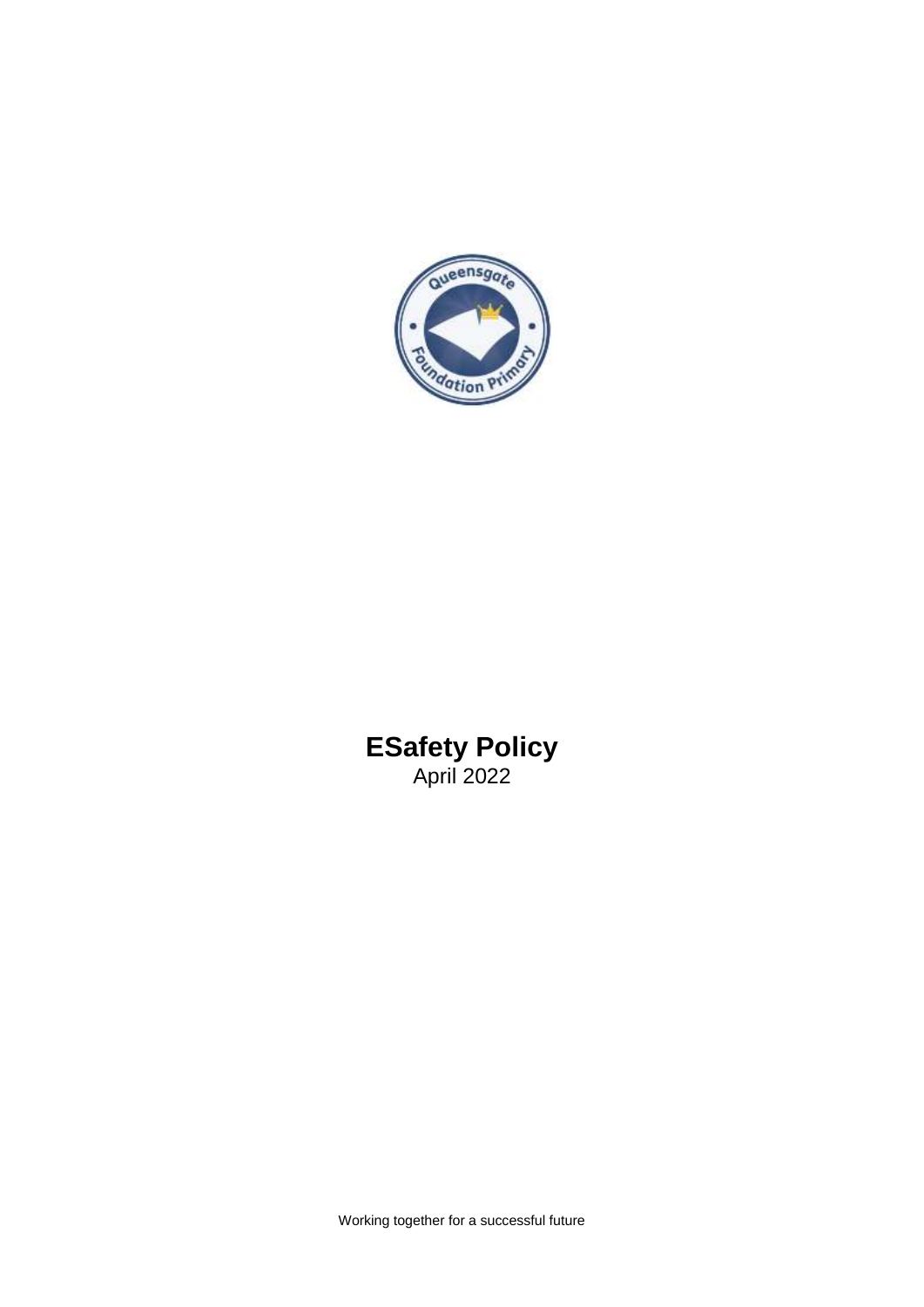# **ESAFETY POLICY QUEENSGATE FOUNDATION PRIMARY SCHOOL**

# **Policy Review**

This policy was adopted from The School Bus and will be reviewed by the Governing Board on an annual basis.

The policy was last reviewed and agreed by the Governing Board on 26<sup>th</sup> April 2022

It will be reviewed again by May 2023.

# **Approved**

Sillito.

Signature: …………………………….. Head Teacher Date: 26th April 2022

Staksan

Signature: …………………………….. Chair of the Governing Board Date: 26th April 2022

**Policy control** 

| Date       | Amendments / additions                                                                                                                                                                                                                                                                                                                                                                                                                                                                                                                                         | Reason              |
|------------|----------------------------------------------------------------------------------------------------------------------------------------------------------------------------------------------------------------------------------------------------------------------------------------------------------------------------------------------------------------------------------------------------------------------------------------------------------------------------------------------------------------------------------------------------------------|---------------------|
| 14/05/2021 | Update to legal framework, new role for<br>governors to coincide with new section (12),<br>section 3.5 2 new bullet points, 5.3 added, new<br>point for social media to reflect where staff<br>member has an already establish friendship with<br>a parent, New section 12 online hoaxes &<br>challenges, 12.10 added, Youth Produced<br>Sexual Imagery (Sexting) renamed to Sexting<br>and sharing of indecent imagery of pupils, new<br>guidelines added to reflect new title, Remote<br>learning (section 15) added, previous section 15<br>now section 16. | New advice and laws |
| April 2022 | Addition of Smart Technology section 17                                                                                                                                                                                                                                                                                                                                                                                                                                                                                                                        | Policy update       |
|            |                                                                                                                                                                                                                                                                                                                                                                                                                                                                                                                                                                |                     |
|            |                                                                                                                                                                                                                                                                                                                                                                                                                                                                                                                                                                |                     |
|            |                                                                                                                                                                                                                                                                                                                                                                                                                                                                                                                                                                |                     |
|            |                                                                                                                                                                                                                                                                                                                                                                                                                                                                                                                                                                |                     |
|            |                                                                                                                                                                                                                                                                                                                                                                                                                                                                                                                                                                |                     |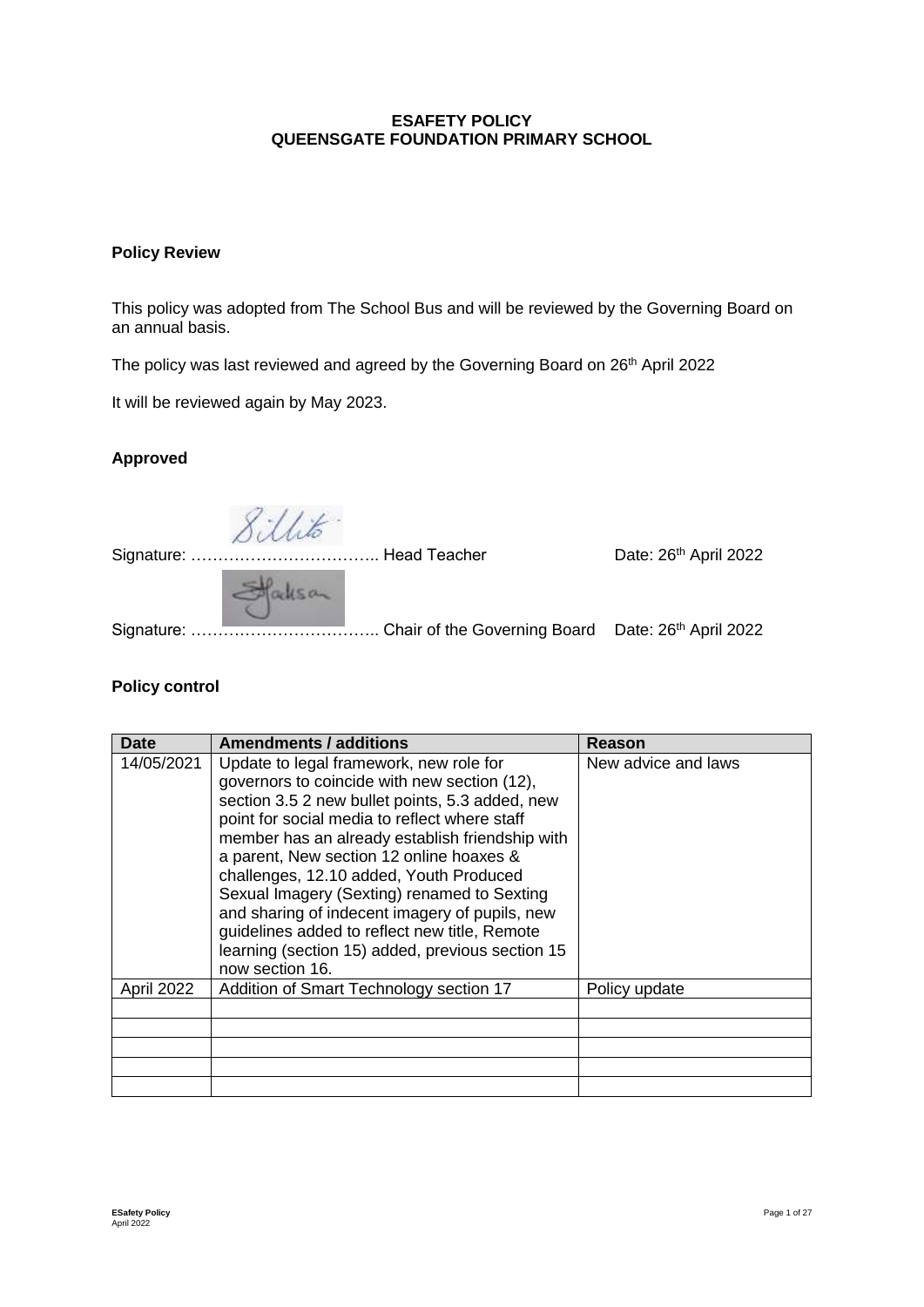#### **Contents:**

**Statement of intent** 

- 1. Legal framework
- 2. Roles and responsibilities
- 3. The curriculum
- 4. Staff training
- 5. Educating parents
- 6. Classroom use
- 7. Filtering and monitoring online activity
- 8. Network security
- 9. Social networking
- 10. The school website
- 11. Use of school-owned devices
- 12. Online hoaxes and harmful online challenges
- 13. Use of personal devices
- 14. Managing reports of online safety incidents
- 15. Responding to specific online safety concerns
- 16. Monitoring and review
- 17. Use of Smart Technology
- 18. Monitoring and Review

#### **Appendices**

Appendix 1 – Online harms and risks – curriculum coverage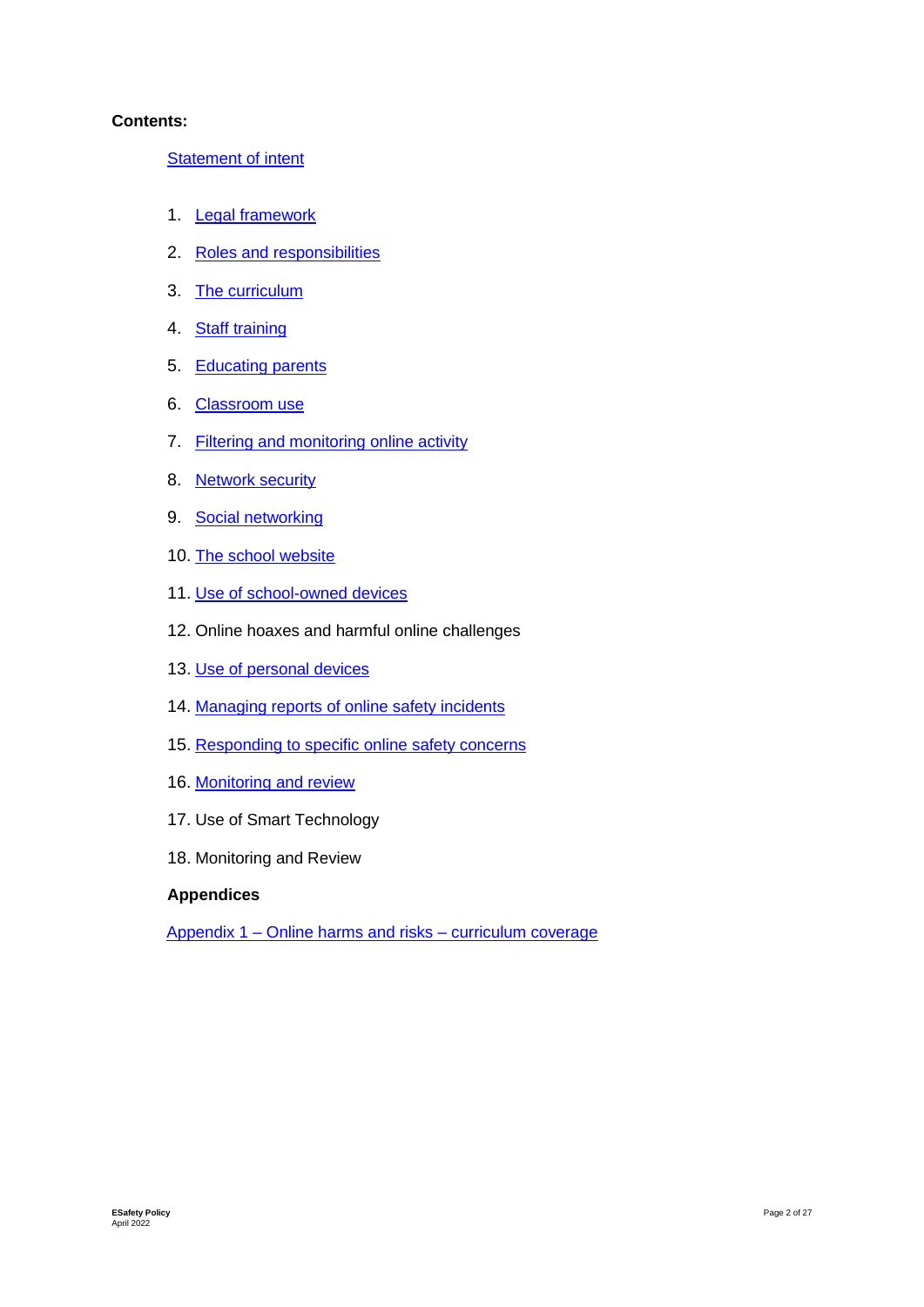#### **Statement of intent**

The Online Safety Policy is part of the ICT Policy and School Development Plan, and relates to other policies including those for Behaviour, PSHE.

Queensgate Foundation Primary School understands that using online services is an important aspect of raising educational standards, promoting pupil achievement and enhancing teaching and learning.

The use of online services is embedded throughout the school; therefore, there are a number of controls in place to ensure the safety of pupils and staff.

The breadth of issues classified within online safety is considerable, but they can be categorised into three areas of risk:

- **Content**: Being exposed to illegal, inappropriate or harmful material, e.g. pornography, fake news, and racist or radical and extremist views
- **Contact**: Being subjected to harmful online interaction with other users, e.g. commercial advertising and adults posing as children or young adults
- **Conduct**: Personal online behaviour that increases the likelihood of, or causes, harm, e.g. sending and receiving explicit messages, and cyberbullying

The measures implemented to protect pupils and staff revolve around these areas of risk. Our school has created this policy with the aim of ensuring appropriate and safe use of the internet and other digital technology devices by all pupils and staff.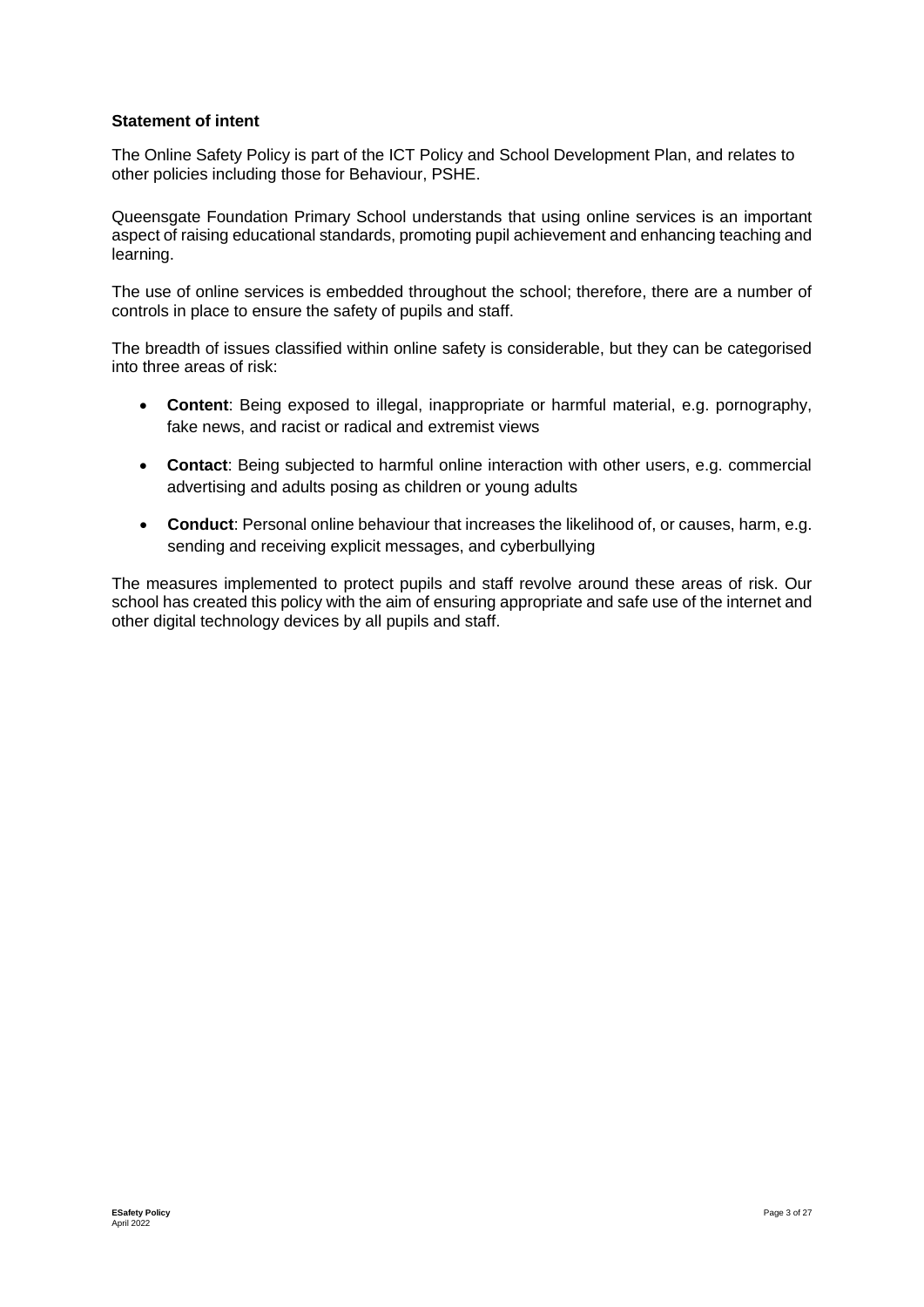# **1. Legal framework**

# 1.1. **This policy has due regard to all relevant legislation and guidance including, but not limited to, the following:**

- Voyeurism (Offences) Act 2019
- The UK General Data Protection Regulation (UK GDPR)
- DfE (2021) 'Keeping children safe in education 2021'
- DfE (2019) 'Teaching online safety in school'
- DfE (2018) 'Searching, screening and confiscation'
- National Cyber Security Centre (2018) 'Cyber Security: Small Business Guide'
- UK Council for Child Internet Safety 'Education for a Connected World' 2020 edition
- DfE (2021) 'Harmful online challenges and online hoaxes'
- Department for Digital, Culture, Media and Sport and UK Council for Internet Safety (2020) 'Sharing nudes and semi-nudes: advice for education settings working with children and young people'

#### 1.2. **This policy operates in conjunction with the following school policies:**

- Allegations of Abuse Against Staff Policy
- Anti-Bullying Policy
- Child Protection and Safeguarding Policy
- Data Breach Policy
- Data Protection Policy
- Disciplinary Procedures
- Internet and Email Acceptable Use Policy
- Photographic and Images Policy
- PSHE Policy
- Relationships and Sex Education Policy
- Staff Code of Conduct
- Pupil Behaviour and Discipline Policy
- Photography Policy

# **2. Roles and responsibilities**

# 2.1. **The governing board is responsible for:**

- Ensuring that this policy is effective and complies with relevant laws and statutory guidance
- Ensuring the DSL's remit covers online safety
- Reviewing this policy on an annual basis
- Ensuring their own knowledge of online safety issues is up-to-date
- Ensuring all staff undergo safeguarding and child protection training (including online safety) at induction
- Ensuring that there are appropriate filtering and monitoring systems in place
- Ensuring that all relevant school policies have an effective approach to planning for, and responding to, online challenges and hoaxes embedded within them.
- 2.2. The headteacher is r**esponsible for:**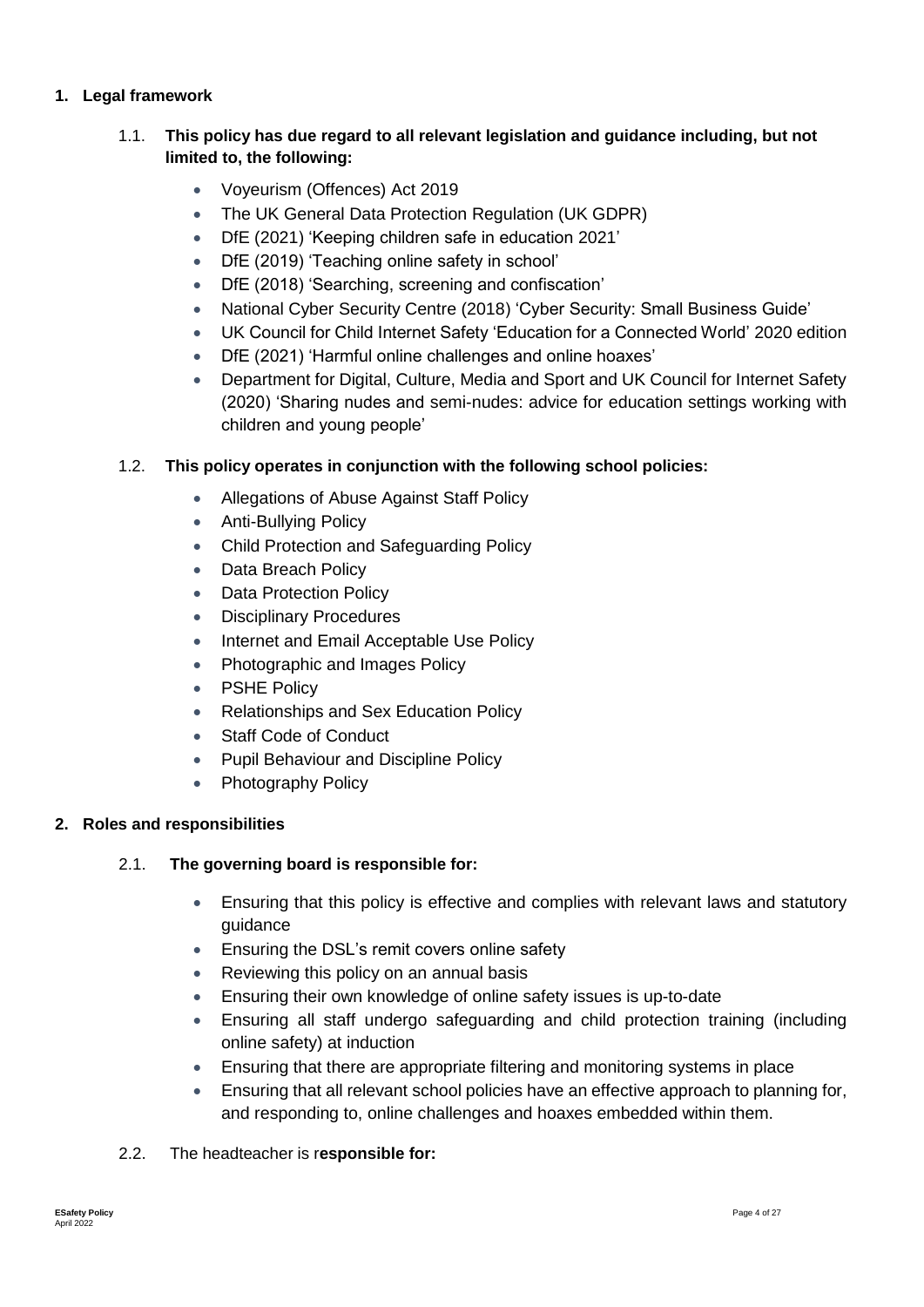- Supporting the DSL and any deputies by ensuring they have enough time and resources to carry out their responsibilities in relation to online safety
- Ensuring staff receive regular, up-to-date and appropriate online safety training and information as part of their induction and safeguarding training
- Ensuring online safety practices are audited and evaluated
- Supporting staff to ensure that online safety is embedded throughout the curriculum so that all pupils can develop an appropriate understanding of online safety
- Organising engagement with parents to keep them up-to-date with current online safety issues and how the school is keeping pupils safe
- Working with the DSL and ICT technicians to conduct half-termly light-touch reviews of this policy
- Working with the DSL and governing board to update this policy on an annual basis

# 2.3. **The DSL is responsible for:**

- Taking the lead responsibility for online safety in the school
- Acting as the named point of contact within the school on all online safeguarding issues
- Undertaking training so they understand the risks associated with online safety and can recognise additional risks that pupils with SEND face online
- Liaising with relevant members of staff on online safety matters, e.g. the SENCO and ICT technicians
- Ensuring online safety is recognised as part of the school's safeguarding responsibilities and that a coordinated approach is implemented
- Ensuring appropriate referrals are made to external agencies, as required
- Staying up-to-date with current research, legislation and online trends
- Coordinating the school's participation in local and national online safety events, e.g. Safer Internet Day
- Establishing a procedure for reporting online safety incidents and inappropriate internet use, both by pupils and staff
- Ensuring all members of the school community understand the reporting procedure
- Maintaining records of reported online safety concerns as well as the actions taken in response to concerns
- Monitoring online safety incidents to identify trends and any gaps in the school's provision, and using this data to update the school's procedures
- Working with the headteacher and ICT technicians to conduct half-termly light-touch reviews of this policy
- Working with the headteacher and governing board to update this policy on an annual basis

# 2.4. ICT technicians **are responsible for:**

- Providing technical support in the development and implementation of the school's online safety policies and procedures
- Implementing appropriate security measures as directed by the headteacher
- Ensuring that the school's filtering and monitoring systems are updated as appropriate
- Working with the DSL and headteacher to conduct half-termly light-touch reviews of this policy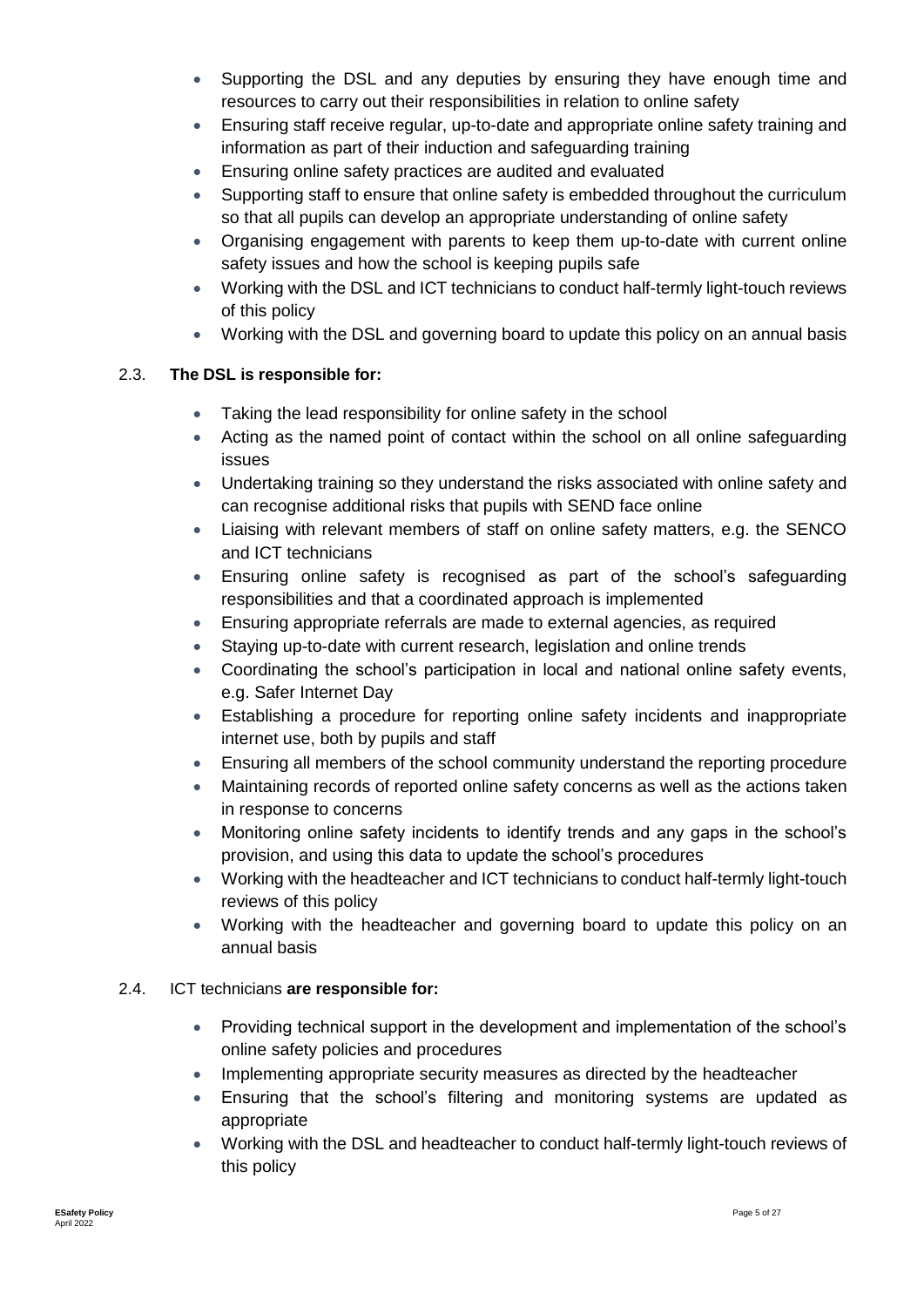# 2.5. **All staff members are responsible for:**

- Taking responsibility for the security of ICT systems and electronic data they use or have access to
- Modelling good online behaviours
- Maintaining a professional level of conduct in their personal use of technology
- Having an awareness of online safety issues
- Reporting concerns in line with the school's reporting procedure
- Where relevant to their role, ensuring online safety is embedded in their teaching of the curriculum

# 2.6. **Pupils are responsible for:**

- Seeking help from school staff if they are concerned about something they or a peer has experienced online
- Reporting online safety incidents and concerns in line with the procedures within this policy

# **3. The curriculum**

- 3.1. Online safety is embedded throughout the curriculum; however, it is particularly addressed in the following subjects:
	- Relationships. Sex and Health Education
	- PSHE
	- **•** Citizenship
	- **Computing**
- 3.2. The curriculum and the school's approach to online safety is developed in line with the UK Council for Child Internet Safety's 'Education for a Connected World' framework and the DfE's 'Teaching online safety in school' guidance.
- 3.3. Pupils are taught the underpinning knowledge and behaviours that can help them to navigate the online world safely and confidently regardless of the device, platform or app they are using.
- 3.4. Online safety teaching is always appropriate to pupils' ages and developmental stages.
- 3.5. The underpinning knowledge and behaviours pupils learn through the curriculum include the following:
	- How to evaluate what they see online
	- How to recognise techniques used for persuasion
	- Acceptable and unacceptable online behaviour
	- How to identify online risks
	- How and when to seek support
	- How to identify when something is deliberately deceitful or harmful
	- How to recognise when something they are being asked to do puts them at risk or is age-inappropriate
- 3.6. The online risks pupils may face online are always considered when developing the curriculum. The risks that are considered and how they are covered in the curriculum can be found in Appendix 1 of this policy.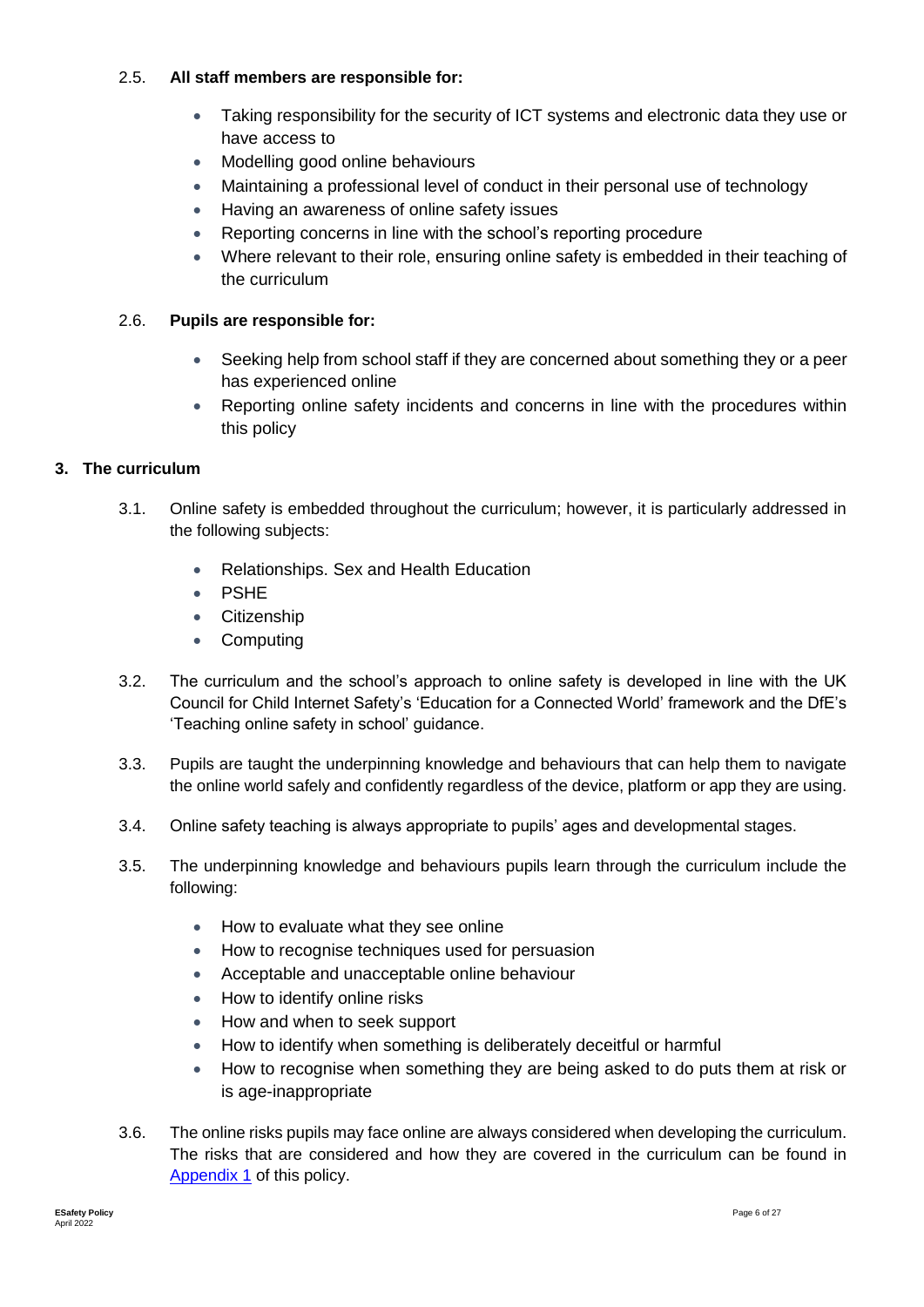- 3.7. The DSL is involved with the development of the school's online safety curriculum.
- 3.8. The school recognises that, while any pupil can be vulnerable online, there are some pupils who may be more susceptible to online harm or have less support from family and friends in staying safe online, e.g. pupils with SEND and LAC. Relevant members of staff, e.g. the SENCO and designated teacher for LAC, work together to ensure the curriculum is tailored so these pupils receive the information and support they need.
- 3.9. Class teachers review external resources prior to using them for the online safety curriculum, to ensure they are appropriate for the cohort of pupils. When reviewing these resources, the following questions are asked:
	- Where does this organisation get their information from?
	- What is their evidence base?
	- Have they been externally quality assured?
	- What is their background?
	- Are they age appropriate for pupils?
	- Are they appropriate for pupils' developmental stage?
- 3.10. External visitors may be invited into school to help with the delivery of certain aspects of the online safety curriculum. The headteacher and DSL decide when it is appropriate to invite external groups into school and ensure the visitors selected are appropriate.
- 3.11. Before conducting a lesson or activity on online safety, the class teacher and DSL consider the topic that is being covered and the potential that pupils in the class have suffered or may be suffering from online abuse or harm in this way. The DSL advises the staff member on how to best support any pupil who may be especially impacted by a lesson or activity.
- 3.12. Lessons and activities are planned carefully so they do not draw attention to a pupil who is being or has been abused or harmed online, to avoid publicising the abuse.
- 3.13. During an online safety lesson or activity, the class teacher ensures a safe environment is maintained in which pupils feel comfortable to say what they feel and are not worried about getting into trouble or being judged.
- 3.14. If a staff member is concerned about anything pupils raise during online safety lessons and activities, they will make a report in line with section 14 and 15 of this policy.
- 3.15. If a pupil makes a disclosure to a member of staff regarding online abuse following a lesson or activity, the staff member will follow the reporting procedure outlined in sections 14 and 15 of this policy.

#### **4. Staff training**

- 4.1. All staff receive safeguarding and child protection training, which includes online safety training.
- 4.2. Online safety training for staff is updated annually and is delivered in line with advice from Hampshire Inspection Advisory Service and IOW Safeguarding Children's Partnership
- 4.3. In addition to this training, staff also receive regular online safety updates as required and at least annually.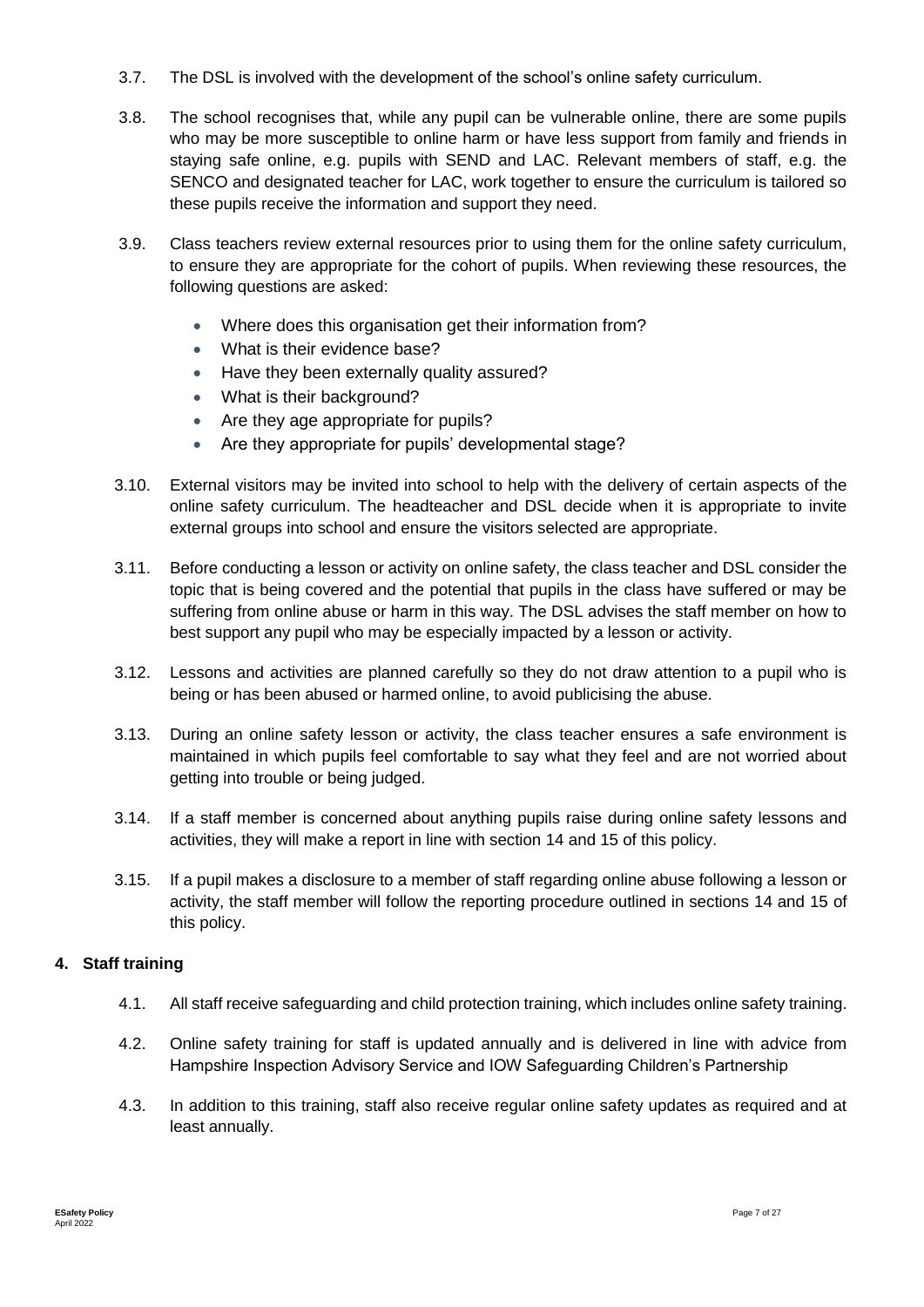- 4.4. The DSL and any deputies undergo training to provide them with the knowledge and skills they need to carry out their role, this includes online safety training. This training is updated at least every two years.
- 4.5. In addition to this formal training, the DSL and any deputies receive regular online safety updates to allow them to keep up with any developments relevant to their role. In relation to online safety, these updates allow the DSL and their deputies to:
	- Understand the unique risks associated with online safety and be confident that they have the relevant knowledge and capability required to keep pupils safe while they are online at school
	- Recognise the additional risks that pupils with SEND face online and offer them support to stay safe online
- 4.6. All staff receive a copy of this policy upon their induction and are informed of any changes to the policy.
- 4.7. Staff are required to adhere to the Staff Code of Conduct at all times, which includes provisions for the acceptable use of technologies and the use of social media.
- 4.8. All staff are informed about how to report online safety concerns, in line with sections 15 and 16 of this policy.
- 4.9. The DSL acts as the first point of contact for staff requiring advice about online safety.

# **5. Educating parents**

- 5.1. The school works in partnership with parents to ensure pupils stay safe online at school and at home.
- 5.2. Parents are provided with information about the school's approach to online safety and their role in protecting their children. Parental awareness is raised in the following ways:
	- Parents' evenings
	- School website
	- Newsletters
- 5.3. Parents will be informed of the ways in which they can prevent their child from accessing harmful content at home, e.g. by implementing parental controls to block age-inappropriate content.

# **6. Classroom use**

- 6.1. **A wide range of technology is used during lessons, including the following:** 
	- Computers
	- Laptops
	- Tablets in some year groups
	- Cameras
- 6.2. Prior to using any websites, tools, apps or other online platforms in the classroom, or recommending that pupils use these platforms at home, the class teacher always reviews and evaluates the resource.
- 6.3. Class teachers ensure that any internet-derived materials are used in line with copyright law.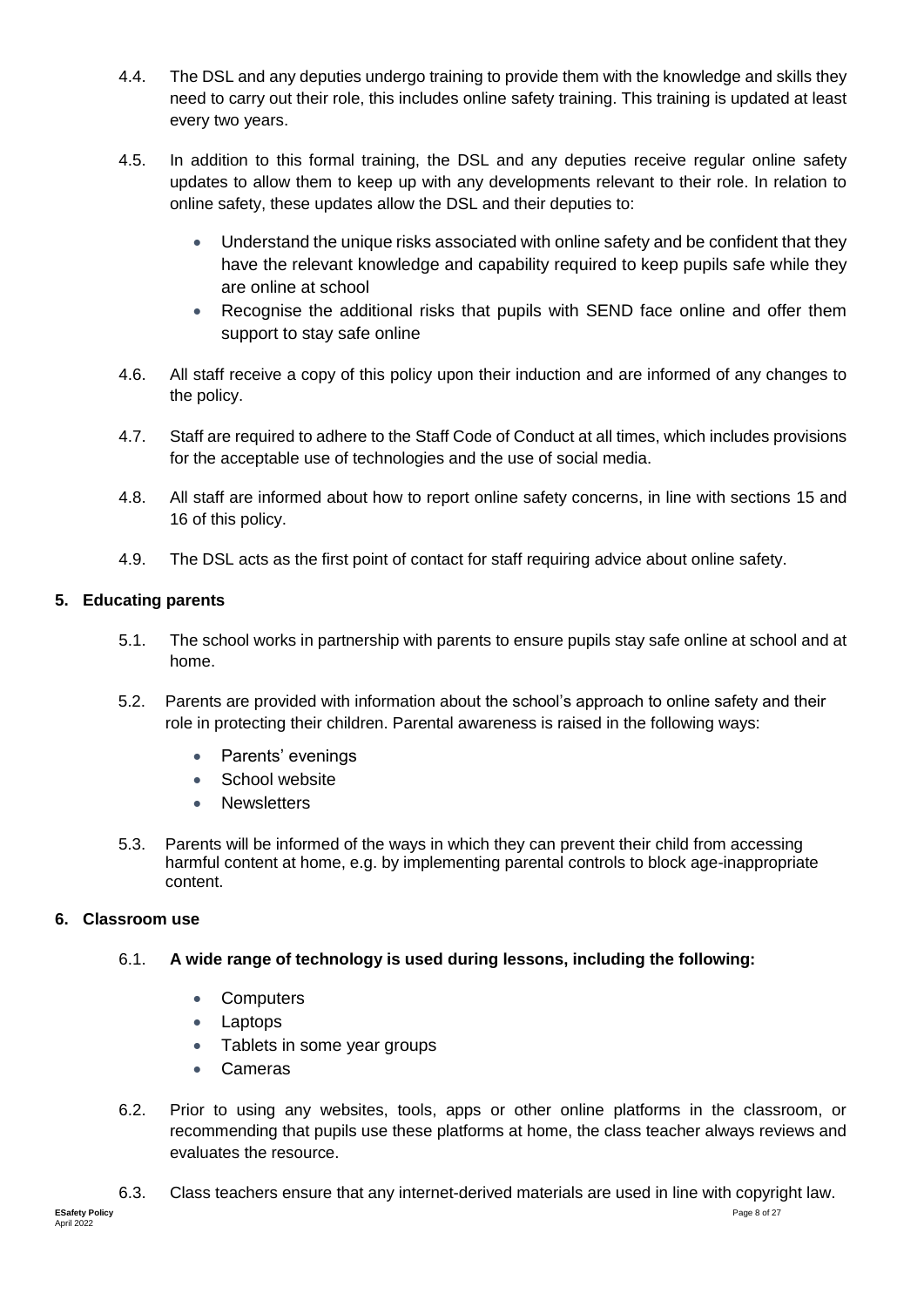6.4. Pupils are supervised when using online materials during lesson time – this supervision is suitable to their age and ability.

### **7. Filtering and monitoring online activity**

- 7.1. The governing board ensures the school's ICT network has appropriate filters and monitoring systems in place.
- 7.2. The headteacher and ICT technicians undertake a risk assessment to determine what filtering and monitoring systems are required.
- 7.3. The filtering and monitoring systems the school implements are appropriate to pupils' ages, the number of pupils using the network, how often pupils access the network, and the proportionality of costs compared to the risks.
- 7.4. The governing board ensures 'over blocking' does not lead to unreasonable restrictions as to what pupils can be taught with regards to online teaching and safeguarding.
- 7.5. Requests regarding making changes to the filtering system are directed to the ICT Technicians.
- 7.6. Prior to making any changes to the filtering system, ICT technicians and the DSL conduct a risk assessment and consult with the headteacher.
- 7.7. Any changes made to the system are recorded by ICT technicians.
- 7.8. Reports of inappropriate websites or materials are made to an ICT technician immediately, who investigates the matter and makes any necessary changes.
- 7.9. Deliberate breaches of the filtering system are reported to the DSL and ICT technicians, who will escalate the matter appropriately.
- 7.10. If a pupil has deliberately breached the filtering system, they will be disciplined in line with the Pupil Behaviour and Discipline Policy.
- 7.11. If a member of staff has deliberately breached the filtering system, they will be disciplined in line with the Disciplinary Policy and Procedure.
- 7.12. If material that is believed to be illegal is accessed, inadvertently or deliberately, this material will be reported to the appropriate agency immediately, e.g. the Internet Watch Foundation (IWF), CEOP and/or the police.
- 7.13. The school's network and school-owned devices are appropriately monitored.
- 7.14. All users of the network and school-owned devices are informed about how and why they are monitored.
- 7.15. Concerns identified through monitoring are reported to the DSL who manages the situation in line with sections 15 and 16 of this policy.

#### **8. Network security**

8.1. Technical security features, such as anti-virus software, are kept up-to-date and managed by the ICT technician.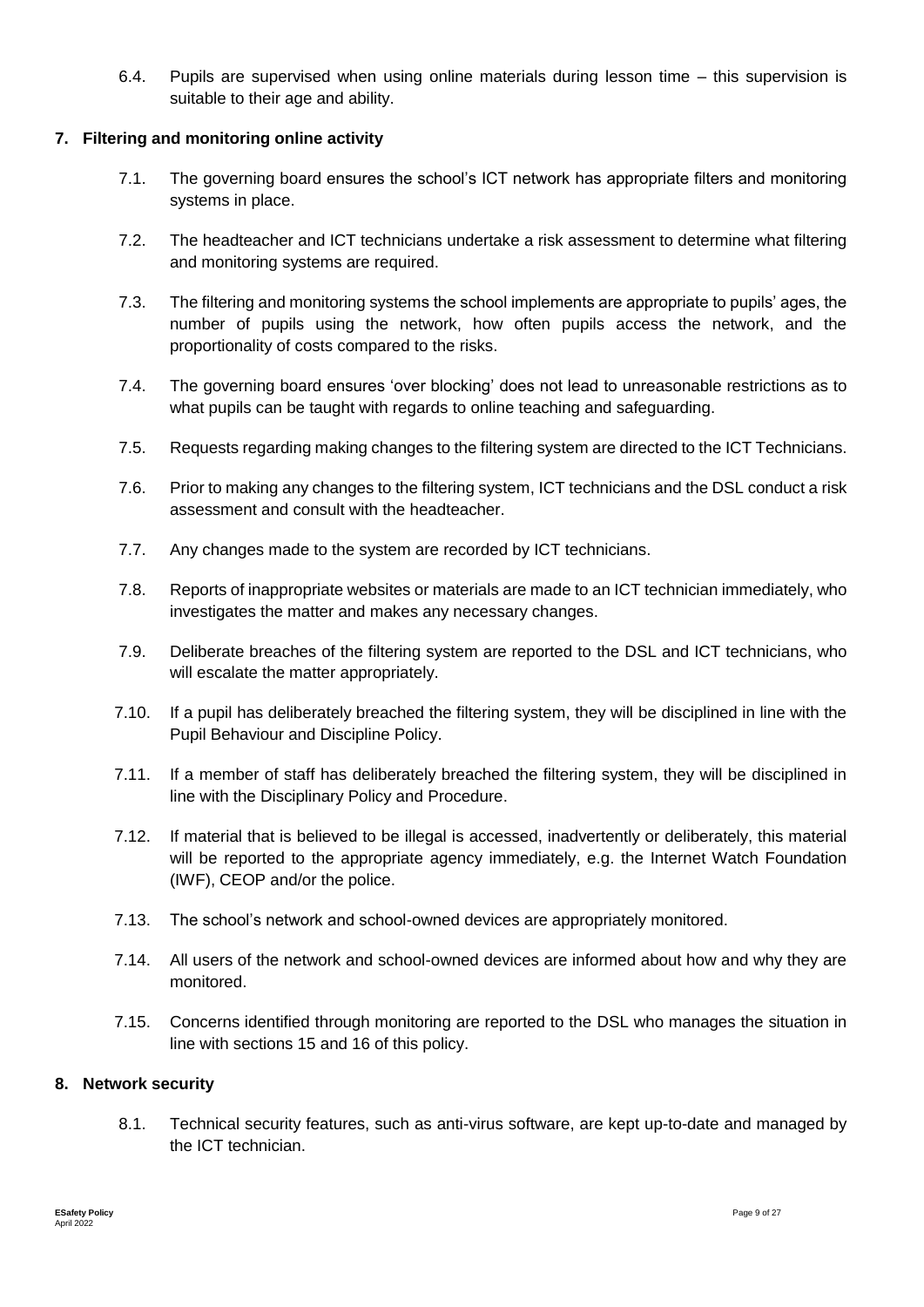- 8.2. Staff and pupils are advised not to download unapproved software or open unfamiliar email attachments.
- 8.3. Staff members and pupils report all malware and virus attacks to the ICT technician.
- 8.4. All members of staff have their own unique usernames and private passwords to access the school's systems.
- 8.5. Staff members and pupils are responsible for keeping their passwords private.
- 8.6. Users are not permitted to share their login details with others and are not allowed to log in as another user at any time.
- 8.7. Users are required to lock access to devices and systems when they are not in use.

#### **9. Social networking**

#### Personal use

- 9.1. Access to social networking sites is filtered as appropriate.
- 9.2. Staff and pupils are not permitted to use social media for personal use during lesson time.
- 9.3. Staff and pupils can use personal social media during break and lunchtimes via their own devices; however, inappropriate or excessive use of personal social media during school hours may result in the further action.
- 9.4. Staff members are advised that their conduct on social media can have an impact on their role and reputation within the school.
- 9.5. Staff receive annual training on how to use social media safely and responsibly.
- 9.6. Staff are not permitted to communicate with pupils or parents over social networking sites and are reminded to alter their privacy settings to ensure pupils and parents are not able to contact them on social media.
- 9.7. Pupils are taught how to use social media safely and responsibly through the online safety curriculum.
- 9.8. Concerns regarding the online conduct of any member of the school community on social media are reported to the DSL and managed in accordance with the relevant policy, e.g. Anti-Bullying Policy, Staff Code of Conduct and Behavioural Policy.
- 9.9. Where staff have an existing personal relationship with a parent or pupil, and thus are connected with them on social media, e.g. they are close family friends with a parent at the school, they will disclose this to the headteacher and will ensure that their social media conduct relating to that parent is appropriate for their position in the school.

Use on behalf of the school

9.10. The Staff Code of Conduct contains information on the acceptable use of social media – staff members are required to follow these expectations at all times.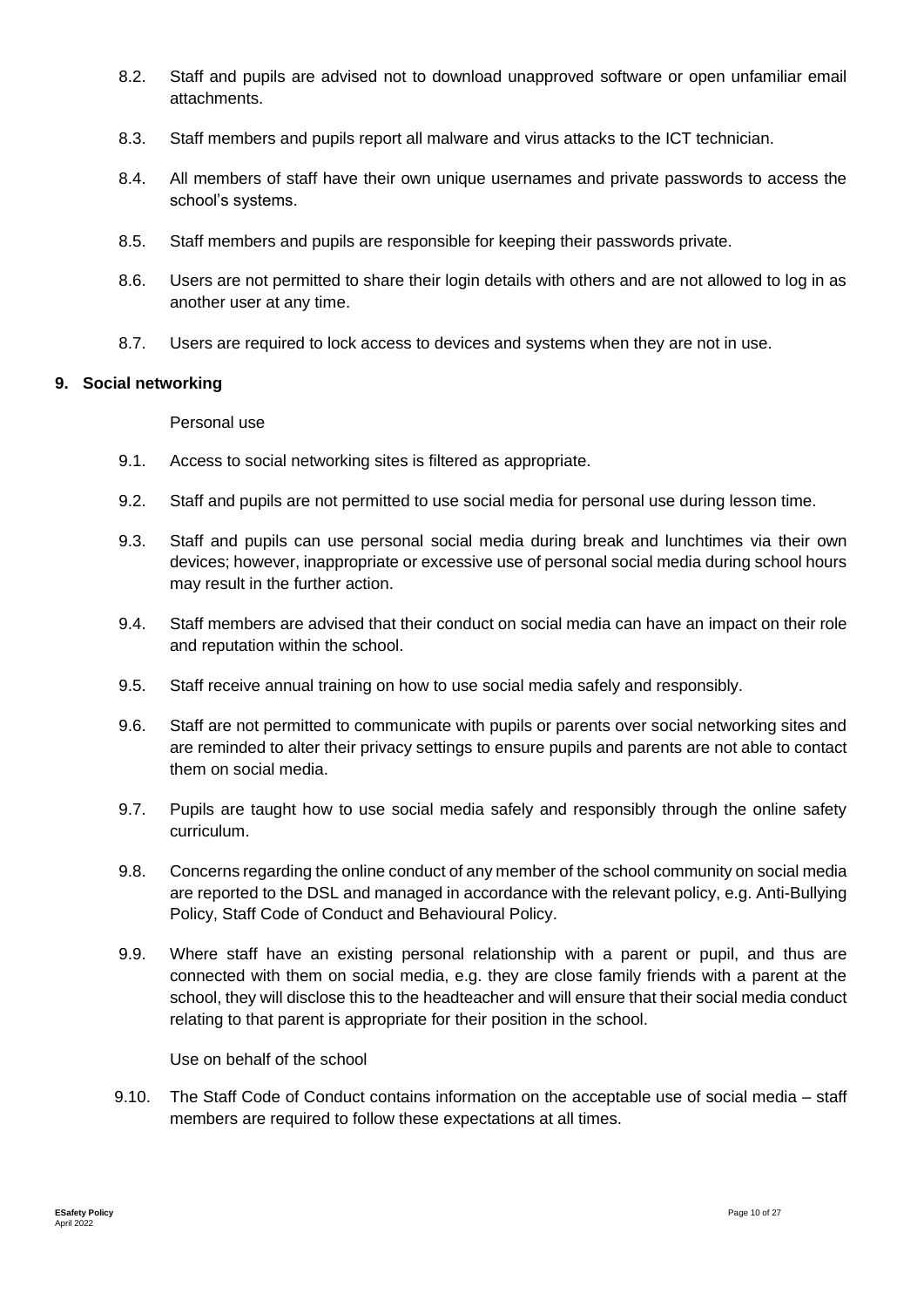# **10. The school website**

- 10.1. The Assistant Headteacher is responsible for the overall content of the school website they will ensure the content is appropriate, accurate and up-to-date, and meets government requirements.
- 10.2. The website complies with guidelines for publications including accessibility, data protection, respect for intellectual property rights, privacy policies and copyright law.
- 10.3. Personal information relating to staff and pupils is not published on the website.
- 10.4. Images and videos are only posted on the website if the provisions in the Images and Photography Policy are met.

#### **11. Use of school-owned devices**

- 11.1. Staff members are issued with the following devices to assist with their work:
	- Laptop
- 11.2. Pupils are provided with school-owned devices as necessary to assist in the delivery of the curriculum, e.g. laptops to use during lessons.
- 11.3. Staff and pupils are not permitted to connect school-owned devices to public Wi-Fi networks.
- 11.4. All school-owned devices are password protected.
- 11.5. No software, apps or other programmes can be downloaded onto a device without authorisation from ICT technicians.
- 11.6. Staff members or pupils found to be misusing school-owned devices are disciplined in line with the Disciplinary Policy and Procedure and Pupil Behaviour and Discipline Policy.

#### **12. Online hoaxes and harmful online challenges**

- 12.1. For the purposes of this policy, an "online hoax" is defined as a deliberate lie designed to seem truthful, normally one that is intended to scaremonger or to distress individuals who come across it, spread on online social media platforms.
- 12.2. For the purposes of this policy, "harmful online challenges" refers to challenges that are targeted at young people and generally involve users recording themselves participating in an online challenge, distributing the video through social media channels and daring others to do the same. Although many online challenges are harmless, an online challenge becomes harmful when it could potentially put the participant at risk of harm, either directly as a result of partaking in the challenge itself or indirectly as a result of the distribution of the video online – the latter will usually depend on the age of the pupil and the way in which they are depicted in the video.
- 12.3. The DSL ensures that pupils are taught about how to critically identify when online content is untrue or harmful and how to respond to this content, in line with section 3 of this policy.
- 12.4. The DSL will work with the SENCO to assess whether some pupils, e.g. pupils who have been identified as being vulnerable or pupils with SEND, need additional help with identifying harmful online challenges and hoaxes, and tailor support accordingly.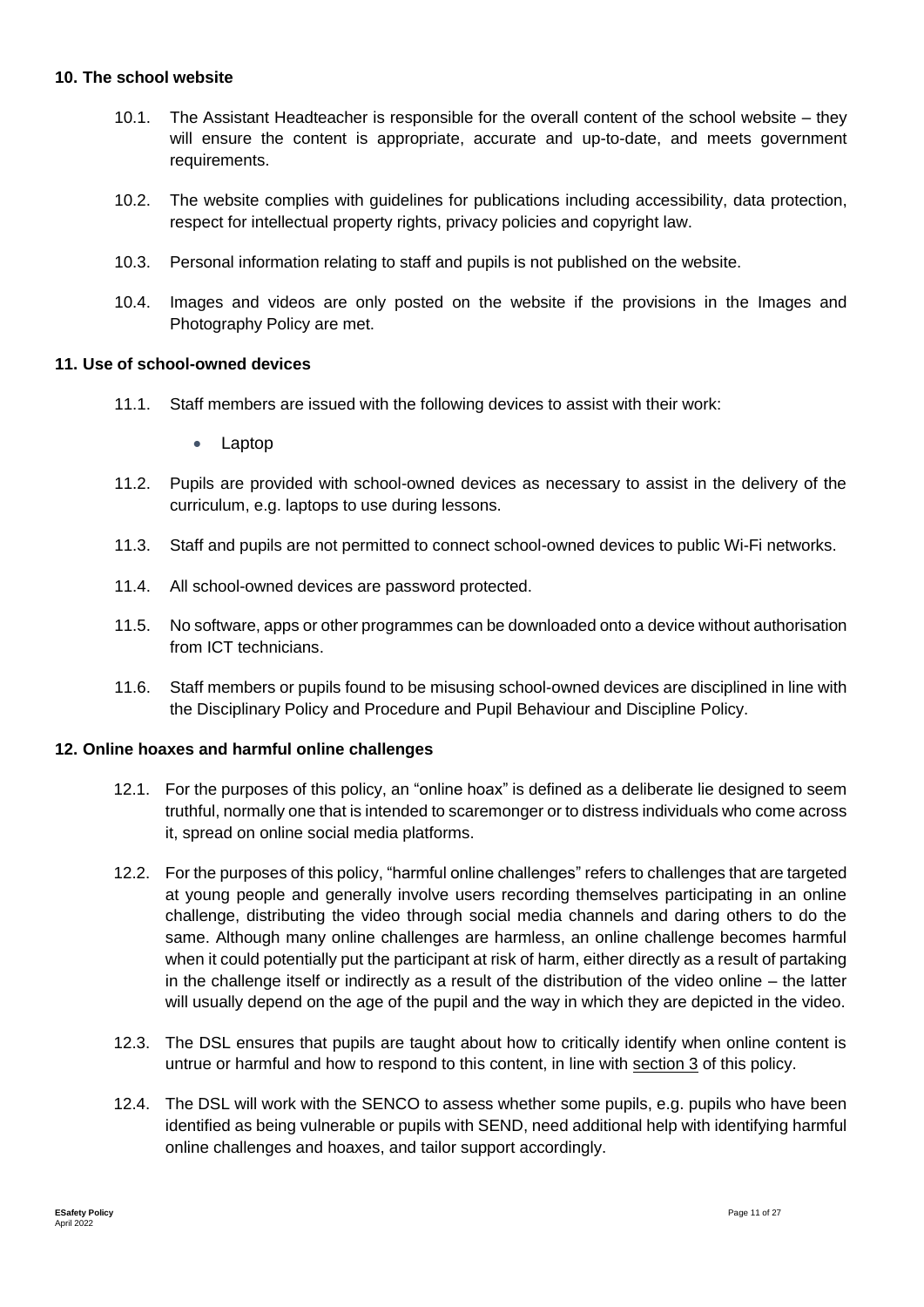- 12.5. The school will ensure all pupils are aware of who to report concerns to surrounding potentially harmful online challenges or hoaxes, e.g. by displaying posters.
- 12.6. Where staff suspect there may be a harmful online challenge or online hoax circulating amongst pupils in the school, they will report this to the DSL immediately.
- 12.7. The DSL will conduct a case-by-case assessment for any harmful online content brought to their attention, establishing the scale and nature of the possible risk to pupils, and whether the risk is one that is localised to the school or the local area, or whether it extends more widely across the country.
- 12.8. Where the harmful content is prevalent mainly in the local area, the DSL will consult with the LA about whether quick local action can prevent the hoax or challenge from spreading more widely.
- 12.9. The DSL will check the factual basis of harmful online challenges or hoaxes against a known, reliable and trustworthy source, e.g. the UK Safer Internet Centre, and will carefully consider if a challenge or story is a hoax or is harmful prior to providing any direct warnings to pupils or parents.
- 12.10. The school understands that discussing or naming a specific online hoax can, in some cases, needlessly increase pupils' exposure to distressing content, and will avoid showing pupils distressing content where doing so is not considered absolutely necessary for preventing its spread or easing fears amongst the school community.
- 12.11. Where the DSL's assessment finds an online challenge to be putting pupils at risk of harm, e.g. it encourages children to participate in age-inappropriate activities that could increase safeguarding risks or become a child protection concern, they will ensure that the challenge is directly addressed to the relevant pupils, e.g. those within a particular age range that is directly affected or even to individual children at risk where appropriate.
- 12.12. The DSL will only implement a school-wide approach to highlighting potential harms of a hoax or challenge when the risk of needlessly increasing pupils' exposure to the risk is considered and mitigated as far as possible.
- 12.13. Prior to deciding how to respond to a harmful online challenge or hoax, the DSL will decide whether each proposed response is:
	- Factual and avoids needlessly scaring or distressing pupils.
	- Not inadvertently encouraging pupils to view the hoax or challenge where they would not have otherwise come across it, e.g. where content is explained to younger pupils that is almost exclusively being shared amongst older pupils.
	- Proportional to the actual or perceived risk.
	- Helpful to the pupils who are, or are perceived to be, at risk.
	- Age-appropriate and appropriate for the relevant pupils' developmental stage.
	- Supportive.

# **13. Use of personal devices**

- 13.1. Personal devices are used in accordance with the Staff Code of Conduct Policy and Internet and Email Acceptable Use Policy
- 13.2. Any personal electronic device that is brought into school is the responsibility of the user.
- 13.3. Personal devices are not permitted to be used in the following locations: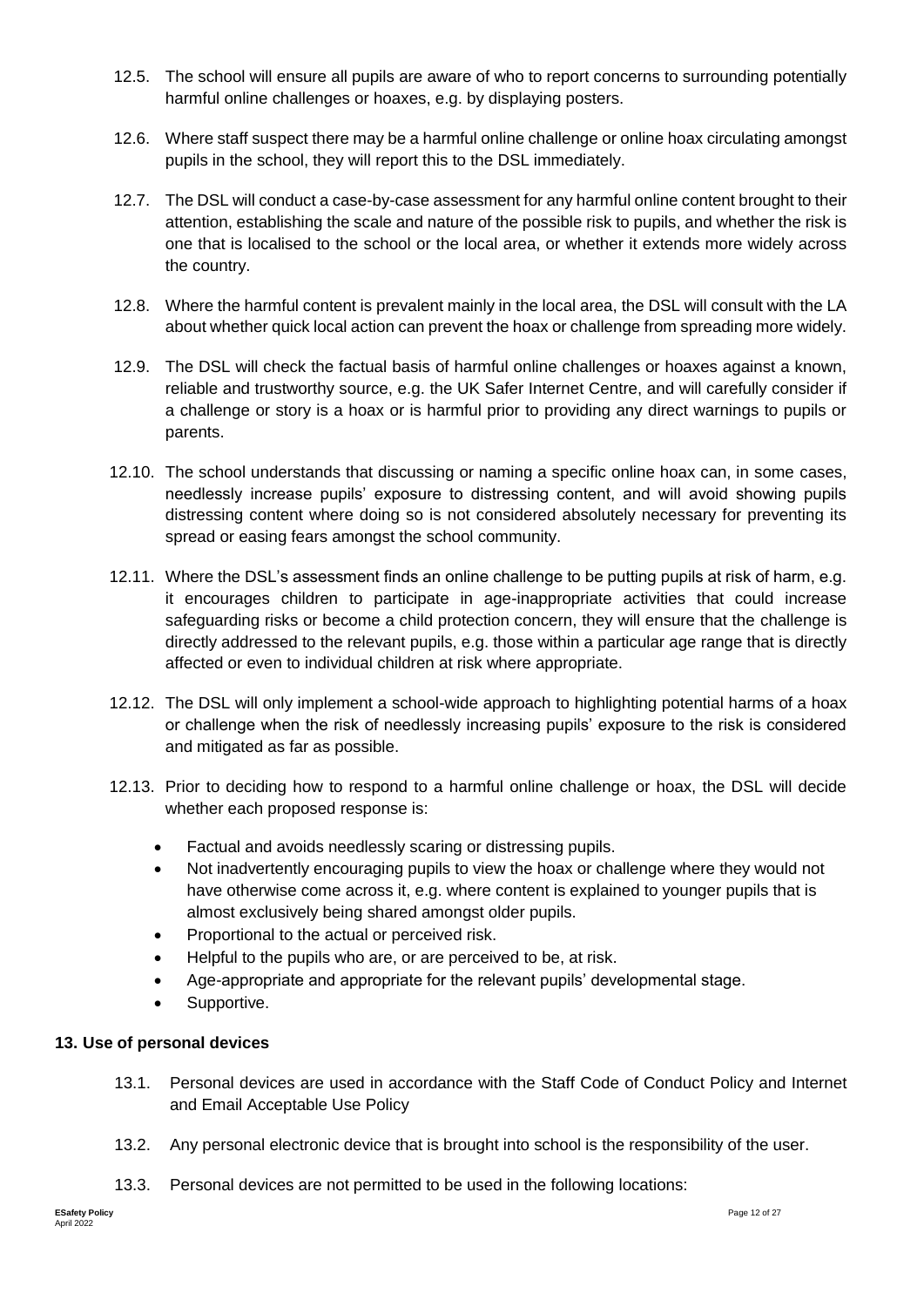- **Toilets**
- Classrooms
- **Playgrounds**
- 13.4. Staff members are not permitted to use their personal devices during lesson time, other than in an emergency.
- 13.5. Staff members are not permitted to use their personal devices to take photos or videos of pupils.
- 13.6. Staff members report concerns about their colleagues' use of personal devices on the school premises in line with the Whistleblowing Policy.
- 13.7. If a member of staff is thought to have illegal content saved or stored on a personal device, or to have committed an offence using a personal device, the headteacher will inform the police and action will be taken in line with appropriate school policies.
- 13.8. Appropriate signage is displayed to inform visitors to the school of the expected use of personal devices.
- 13.9. Any concerns about visitors' use of personal devices on the school premises are reported to the DSL.
- 13.10. The headteacher may authorise the use of mobile devices by a pupil for health reasons (e.g. diabetes monitoring).
- 13.11. The headteacher may authorise the use of mobile devices by pupils for direct curriculum use where supervised by an adult (e.g. Geocaching in Out & About)

# **14. Managing reports of online safety incidents**

- 14.1. Staff members and pupils are informed about what constitutes inappropriate online behaviour in the following ways:
	- Staff training
	- The online safety curriculum
	- **Assemblies**
- 14.2. Concerns regarding a staff member's online behaviour are reported to the headteacher who decides on the best course of action in line with the relevant policies, e.g. Staff Code of Conduct, Allegations of Abuse against Staff Policy and Disciplinary Policy and Procedures.
- 14.3. Concerns regarding a pupil's online behaviour are reported to the DSL who investigates concerns with relevant staff members, e.g. the headteacher and ICT technicians.
- 14.4. Concerns regarding a pupil's online behaviour are dealt with in accordance with relevant policies depending on their nature, e.g. Pupil Behaviour and Discipline Policy and Child Protection and Safeguarding Policy.
- 14.5. Where there is a concern that illegal activity has taken place, the headteacher contacts the police.
- 14.6. All online safety incidents and the school's response are recorded by the DSL.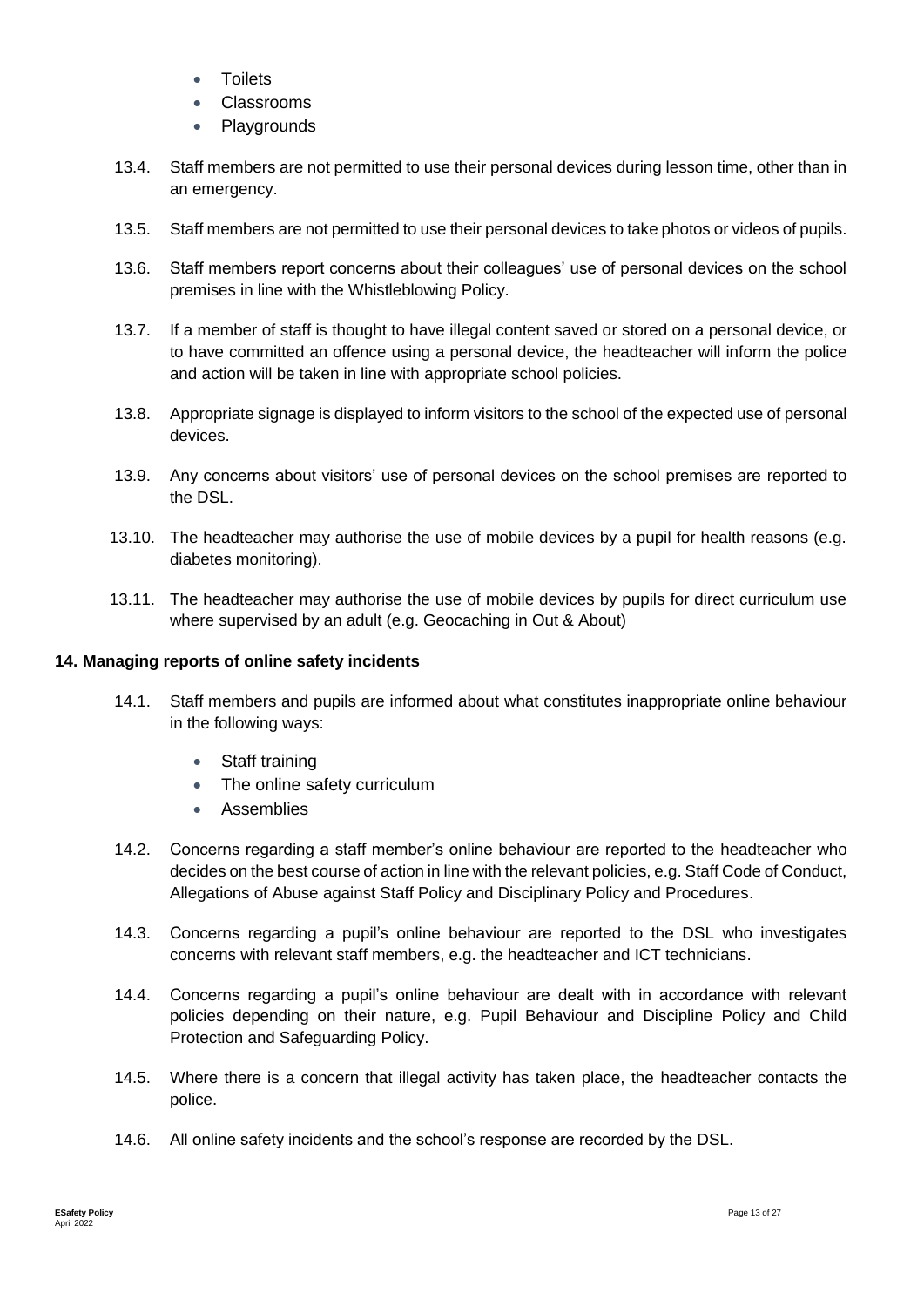14.7. Section 15 of this policy outlines how the school responds to specific online safety concerns, such as cyberbullying and peer-on-peer abuse.

#### **15. Responding to specific online safety concerns**

#### **Cyberbullying**

- 15.1. Cyberbullying, against both pupils and staff, is not tolerated.
- 15.2. Any incidents of cyberbullying are dealt with quickly and effectively whenever they occur.

Online sexual violence and sexual harassment between children (peer-on-peer abuse)

- 15.3. The school recognises that peer-on-peer abuse can take place online. Examples include the following:
	- Non-consensual sharing of sexual images and videos
	- Sexualised cyberbullying
	- Online coercion and threats
	- Unwanted sexual comments and messages on social media
	- Online sexual exploitation
- 15.4. The school responds to all concerns regarding online peer-on-peer abuse, whether or not the incident took place on the school premises or using school-owned equipment.
- 15.5. Concerns regarding online peer-on-peer abuse are reported to the DSL who will investigate the matter in line with the Child Protection and Safeguarding Policy.
- 15.6. Information about the school's full response to incidents of online peer-on-peer abuse can be found in the Child Protection and Safeguarding Policy.

# **Upskirting**

- 15.7. Under the Voyeurism (Offences) Act 2019, it is an offence to operate equipment and to record an image beneath a person's clothing without consent and with the intention of observing, or enabling another person to observe, the victim's genitals or buttocks (whether exposed or covered with underwear), in circumstances where their genitals, buttocks or underwear would not otherwise be visible, for a specified purpose.
- 15.8. A "specified purpose" is namely:
	- Obtaining sexual gratification (either for themselves or for the person they are enabling to view the victim's genitals, buttocks or underwear)
	- To humiliate, distress or alarm the victim
- 15.9. "Operating equipment" includes enabling, or securing, activation by another person without that person's knowledge, e.g. a motion activated camera.
- 15.10. Upskirting is not tolerated by the school.
- 15.11. Incidents of upskirting are reported to the DSL who will then decide on the next steps to take, which may include police involvement, in line with the Child Protection and Safeguarding Policy.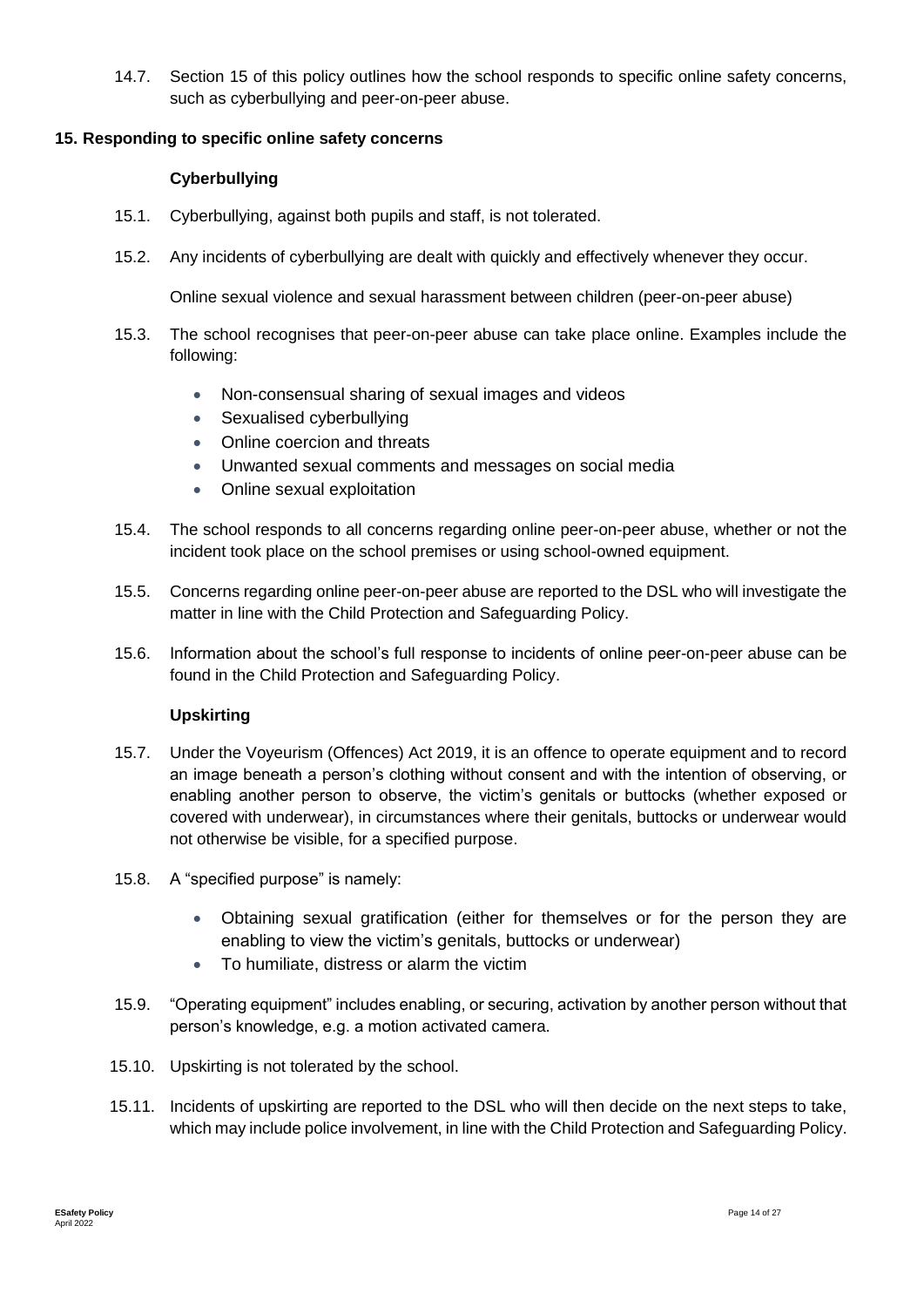# **Sexting and the sharing of indecent imagery of pupils**

- 15.12. Sharing indecent imagery is the sending or posting of sexually suggestive images of under-18s via mobile phones or over the internet. Creating and sharing sexual photos and videos of individuals under 18 is illegal.
- 15.13. Staff will receive appropriate training regarding child sexual development and will understand the difference between sexual behaviour that is considered normal and developmentally expected, and sexual behaviour that is inappropriate and/or harmful.
- 15.14. All concerns regarding sexting are reported to the DSL.
- 15.15. The DSL will use their professional judgement, in line with the Child Protection and Safeguarding Policy, to determine whether the incident is experimental, i.e. expected for the developmental stage of the pupils involved, or aggravated, i.e. involves additional or abusive elements, the images are used recklessly or there is an intent to harm the pupil depicted.
- 15.16. Where the incident is categorised as 'experimental', the pupils involved are supported to understand the implications of sharing indecent imagery and to move forward from the incident.
- 15.17. Where there is reason to believe the incident will cause harm to the pupil depicted, or where the incident is classified as 'aggravated', the following process is followed:
	- The DSL holds an initial review meeting with appropriate school staff
	- Subsequent interviews are held with the pupils involved, if appropriate
	- Parents are informed at an early stage and involved in the process unless there is a good reason to believe that involving the parents would put the pupil at risk of harm
	- At any point in the process if there is a concern a pupil has been harmed or is at risk of harm, a referral will be made to children's social care services and/or the police immediately
	- The interviews with staff, pupils and their parents are used to inform the action to be taken and the support to be implemented
- 15.18. When investigating a report, staff members will not view nude and semi-nude images unless there is a good and clear reason to do so.
- 15.19. If a staff member believes there is a good reason to view nude or semi-nude imagery as part of an investigation, they discuss this with the headteacher first.
- 15.20. The decision to view imagery is based on the professional judgement of the DSL and always complies with the Child Protection and Safeguarding Policy.
- 15.21. If a decision is made to view the imagery, the DSL will be satisfied that viewing:
	- Is the only way to make a decision about whether to involve other agencies because it is not possible to establish the facts from any pupil involved.
	- Is necessary in order to report the image to a website or suitable reporting agency to have the image taken down, or to support the pupil in taking down the image or in making a report.
	- Is unavoidable because a pupil has presented it directly to a staff member or nudes or semi-nudes have been found on an education setting's device or network.

15.22. Where it is necessary to view the imagery the DSL will: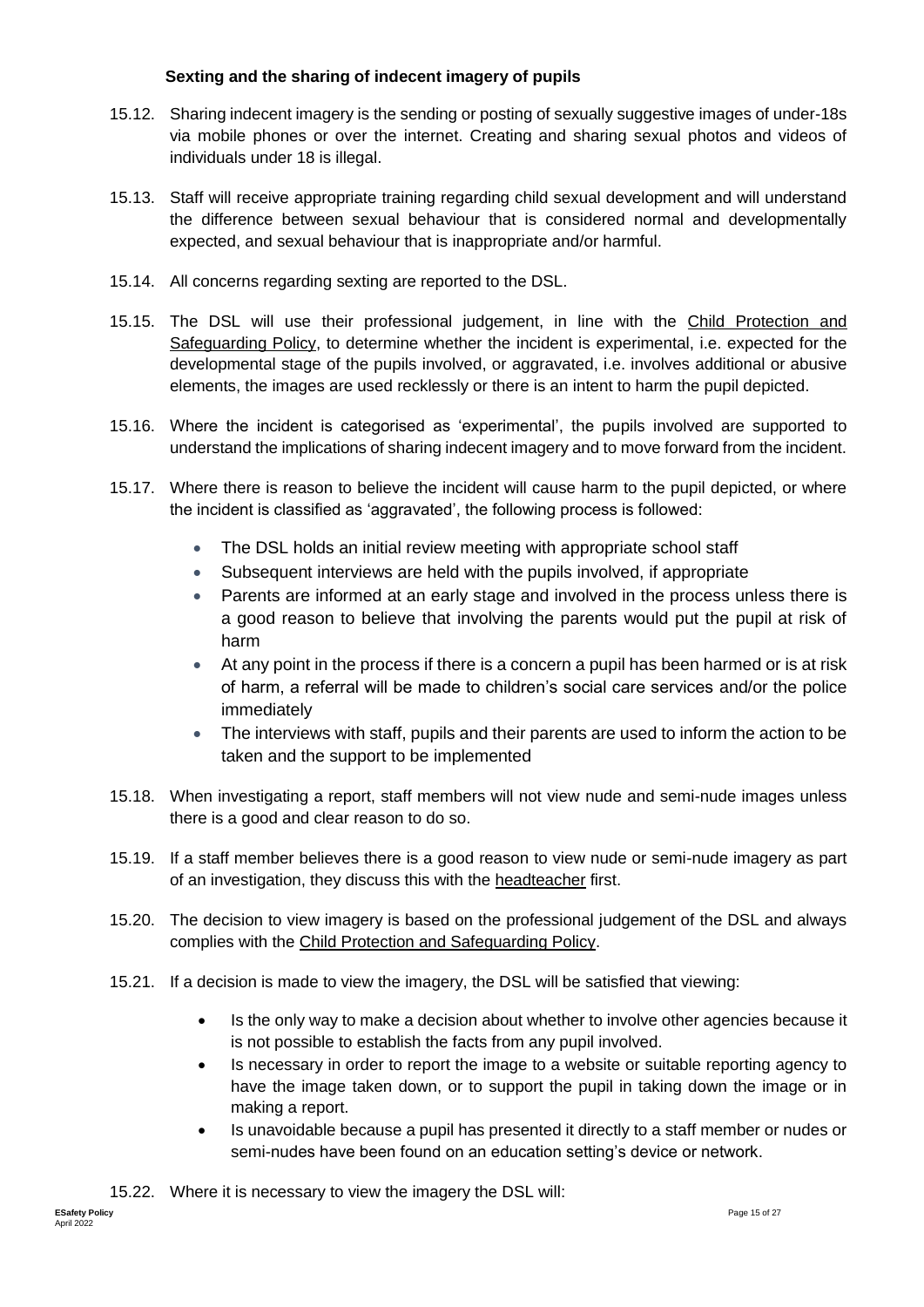- Never copy, print, share, store or save images; this is illegal.
- Discuss the decision with the headteacher.
- Undertake the viewing themselves, or make sure viewing is undertaken by another member of the safeguarding team with delegated authority from the headteacher.
- Make sure viewing takes place with the headteacher or another member of the SLT in the room; additional people in the room will not view the imagery.
- Only view the imagery on the school premises.
- Record how and why the decision was made to view the imagery in line with the Record Management Policy and the Child Protection and Safeguarding Policy.
- Make sure that images are viewed by a member of staff of the same sex as the pupil, where appropriate.
- Ensure that, if devices need to be passed on to the police, the device is confiscated, disconnected from Wi-Fi and data and turned off immediately to avoid imagery being accessed remotely; the device will be secured until it can be collected by police.
- 15.23. Imagery will not be purposefully viewed where it will cause significant harm or distress to any pupil involved, in line with the DSL's professional judgement.
- 15.24. Any accidental or intentional viewing of imagery that is undertaken as part of an investigation is recorded.
- 15.25. Where a staff member has accidentally viewed a nude or semi-nude image, the DSL will ensure they are provided with the appropriate support, as viewing nude or semi-nude imagery of pupils can be distressing.

#### **Online abuse and exploitation**

- 15.26. Through the online safety curriculum, pupils are taught about how to recognise online abuse and where they can go for support if they experience it.
- 15.27. The school responds to concerns regarding online abuse and exploitation, whether or not it took place on the school premises or using school-owned equipment.
- 15.28. All concerns relating to online abuse and exploitation, including child sexual abuse and exploitation and criminal exploitation, are reported to the DSL and dealt with in line with the Child Protection and Safeguarding Policy.

#### **Online hate**

- 15.29. The school does not tolerate online hate content directed towards or posted by members of the school community.
- 15.30. Incidents of online hate are dealt with in line with the relevant school policy depending on the nature of the incident and those involved, e.g. Staff Code of Conduct, Anti-Bullying Policy.

Online radicalisation and extremism

- 15.31. The school's filtering system protects pupils and staff from viewing extremist content.
- 15.32. Concerns regarding a staff member or pupil being radicalised online are dealt with in line with the Child Protection and Safeguarding Policy.

# **16. Remote learning**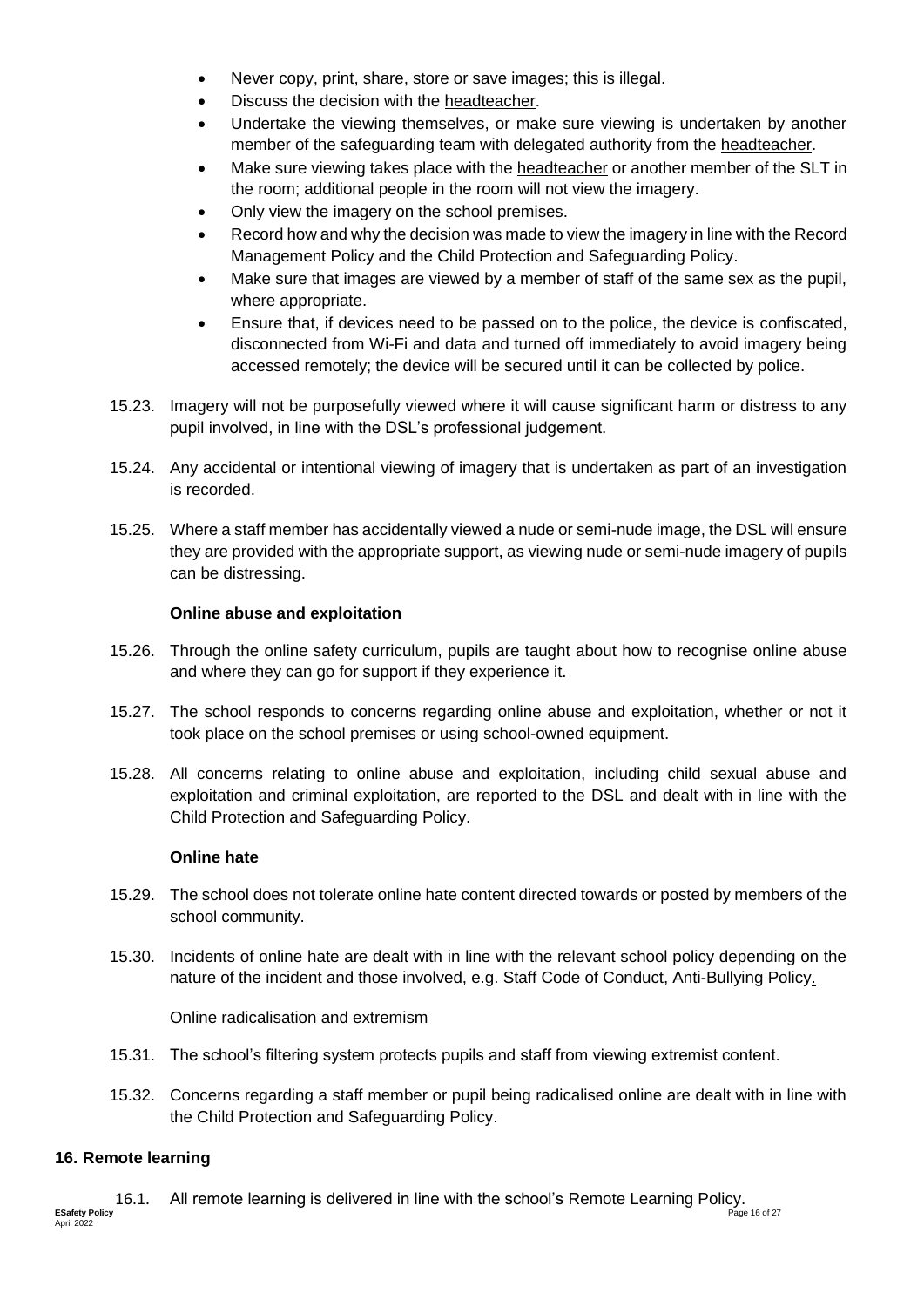- 16.2. All staff and pupils using video communication must:
	- Communicate in groups one-to-one sessions are only carried out where necessary.
	- Wear suitable clothing this includes others in their household.
	- Be situated in a suitable 'public' living area within the home with an appropriate background – 'private' living areas within the home, such as bedrooms, are not permitted during video communication.
	- Use appropriate language this includes others in their household.
	- Maintain the standard of behaviour expected in school.
	- Use the necessary equipment and computer programs as intended.
	- Not record, store, or distribute video material without permission.
	- Ensure they have a stable connection to avoid disruption to lessons.
	- Always remain aware that they are visible.
- 16.3. All staff and pupils using audio communication must:
	- Use appropriate language this includes others in their household.
	- Maintain the standard of behaviour expected in school.
	- Use the necessary equipment and computer programs as intended.
	- Not record, store, or distribute audio material without permission.
	- Ensure they have a stable connection to avoid disruption to lessons.
	- Always remain aware that they can be heard.
- 16.4. The school will consider whether one-to-one sessions are appropriate in some circumstances, e.g. to provide support for pupils with SEND. This will be decided and approved by the headteacher, in collaboration with the SENCO.
- 16.5. Pupils not using devices or software as intended will be disciplined in line with the Pupil Behaviour Policy.
- 16.6. The school will risk assess the technology used for remote learning prior to use and ensure that there are no privacy issues or scope for inappropriate use.
- 16.7. The school will ensure that all school-owned equipment and technology used for remote learning has suitable anti-virus software installed, can establish secure connections, can recover lost work, and allows for audio and visual material to be recorded or downloaded, where required.
- 16.8. The school will communicate to parents in writing about any precautionary measures that need to be put in place if their child is learning remotely using their own/family-owned equipment and technology, e.g. ensuring that their internet connection is secure.
- 16.9. During the period of remote learning, the school will maintain regular contact with parents to:
	- Reinforce the importance of children staying safe online.
	- Ensure parents are aware of what their children are being asked to do, e.g. sites they have been asked to use and staff they will interact with.
	- Encourage them to set age-appropriate parental controls on devices and internet filters to block malicious websites.
	- Direct parents to useful resources to help them keep their children safe online.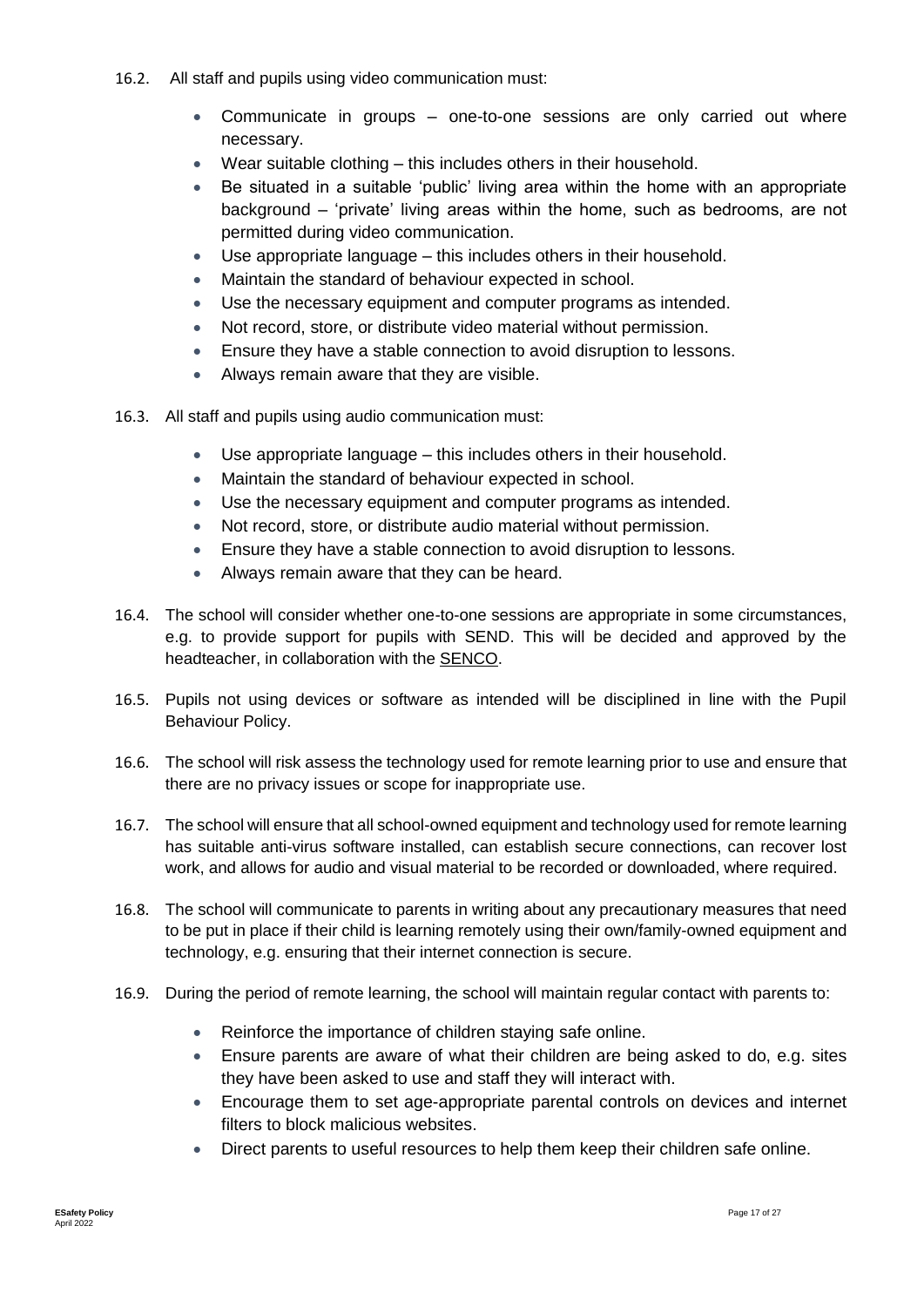• The school will not be responsible for providing access to the internet off the school premises and will not be responsible for providing online safety software, e.g. antivirus software, on devices not owned by the school.

#### **17. Use of smart technology**

- 17.1. Queensgate Foundation Primary School recognises that the use of smart technology can have educational benefits, there are also a variety of associated risks which the school will ensure it manages.
- 17.2. Pupils will be educated on the acceptable and appropriate use of personal devices and will use technology in line with the school's Technology Acceptable Use Agreement for Pupils.
- 17.3. Staff will use all smart technology and personal technology in line with the school's Staff ICT and Electronic Devices Policy.
- 17.4. The school recognises that pupils' unlimited and unrestricted access to the internet via mobile phone networks means that some pupils may use the internet in a way which breaches the school's acceptable use of ICT agreement for pupils.
- 17.5. Inappropriate use of smart technology may include:
	- Using mobile and smart technology to sexually harass, bully, troll or intimidate peers.
	- Sharing indecent images, both consensually and non-consensually.
	- Viewing and sharing pornography and other harmful content.
- 17.6. Pupils will not be permitted to use smart devices or any other personal technology whilst in the classroom.
- 17.7. Where it is deemed necessary, the school will ban pupil's use of personal technology whilst on school site.
- 17.8. Where there is a significant problem with the misuse of smart technology among pupils, the school will discipline those involved in line with the school's Behavioural Policy.
- 17.9. The school will hold assemblies, where appropriate, which address any specific concerns related to the misuse of smart technology and outline the importance of using smart technology in an appropriate manner.
- 17.10. The school will seek to ensure that it is kept up to date with the latest devices, platforms, apps, trends, and related threats.
- 17.11. The school will consider the 4C's (content, contact, conduct and commerce) when educating pupils about the risks involved with the inappropriate use of smart technology and enforcing the appropriate disciplinary measures.

#### **18. Monitoring and review**

- 18.1. The school recognises that the online world is constantly changing; therefore, the DSL, ICT technician and the headteacher conduct termly light-touch reviews of this policy to evaluate its effectiveness.
- 18.2. The governing board, headteacher and DSL review this policy in full on an annual basis and following any online safety incidents.
- 18.3. Any changes made to this policy are communicated to all members of the school community.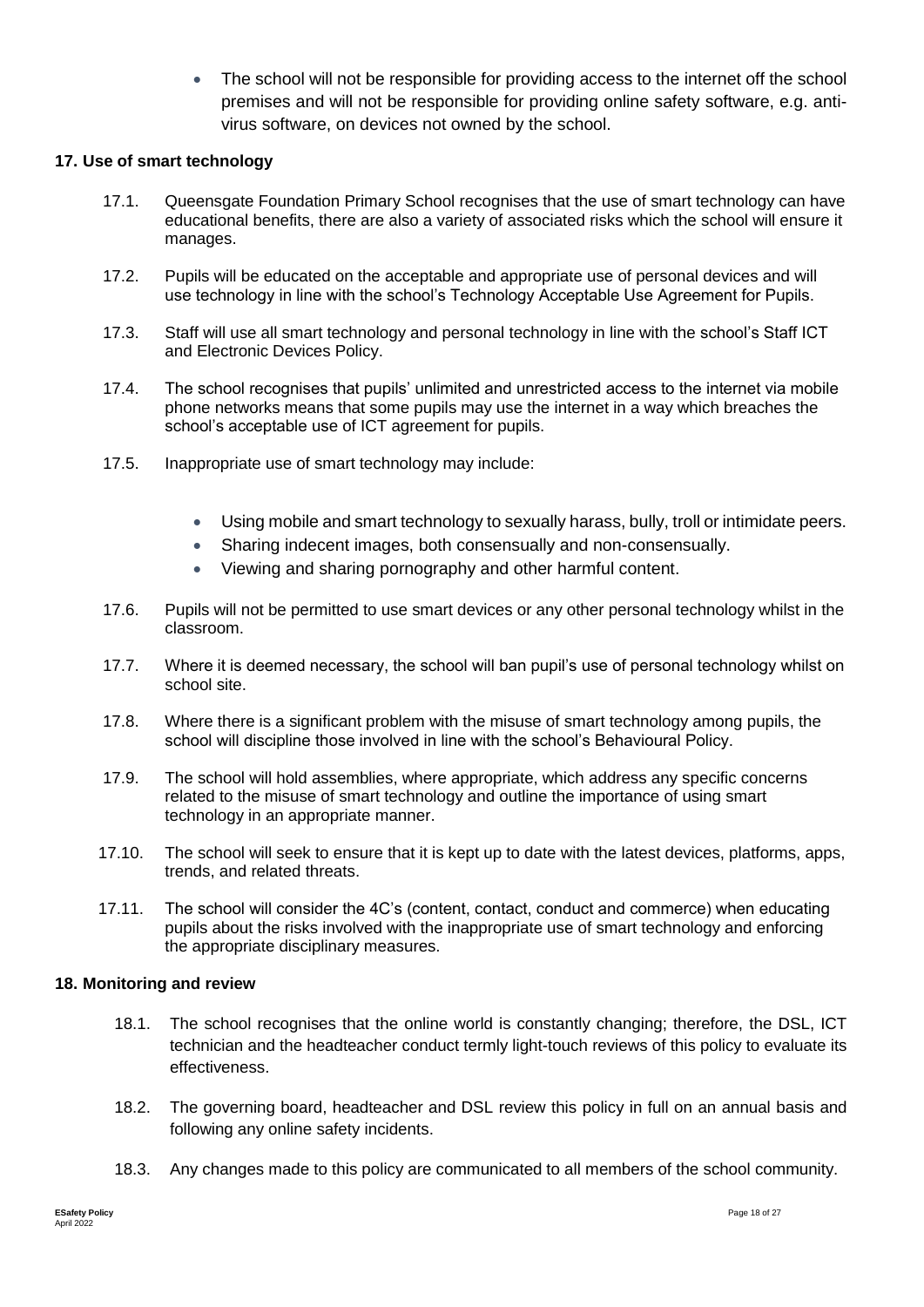# **Appendix 1: Online harms and risks – curriculum coverage**

| <b>Subject area</b>                   | <b>Description and teaching content</b>                                                                                                                                                                                                                                                                                                                                                                                                                                                                     | <b>Curriculum area the harm or</b><br>risk is covered in                                                                                                                                     |
|---------------------------------------|-------------------------------------------------------------------------------------------------------------------------------------------------------------------------------------------------------------------------------------------------------------------------------------------------------------------------------------------------------------------------------------------------------------------------------------------------------------------------------------------------------------|----------------------------------------------------------------------------------------------------------------------------------------------------------------------------------------------|
|                                       | How to navigate the internet and manage information                                                                                                                                                                                                                                                                                                                                                                                                                                                         |                                                                                                                                                                                              |
| Age restrictions                      | Some online activities have age restrictions because they<br>include content which is not appropriate for children under<br>a specific age.<br>Teaching includes the following:<br>That age verification exists and why some online<br>platforms ask users to verify their age<br>Why age restrictions exist<br>That content that requires age verification can be<br>$\bullet$<br>damaging to under-age consumers<br>What the age of digital consent is (13 for most<br>platforms) and why it is important | This risk or harm is covered in<br>the following curriculum<br>$area(s)$ :<br>Health education<br>Computing<br>curriculum                                                                    |
| How content can be<br>used and shared | Knowing what happens to information, comments or<br>images that are put online.<br>Teaching includes the following:<br>What a digital footprint is, how it develops and<br>how it can affect pupils' futures<br>How cookies work<br>How content can be shared, tagged and traced<br>$\bullet$<br>How difficult it is to remove something once it has<br>been shared online<br>What is illegal online, e.g. youth-produced sexual<br>imagery (sexting)                                                       | This risk or harm is covered in<br>the following curriculum<br>$area(s)$ :<br>Relationships<br>education<br>Health education<br>[Secondary schools]<br><b>RSE</b><br>Computing<br>curriculum |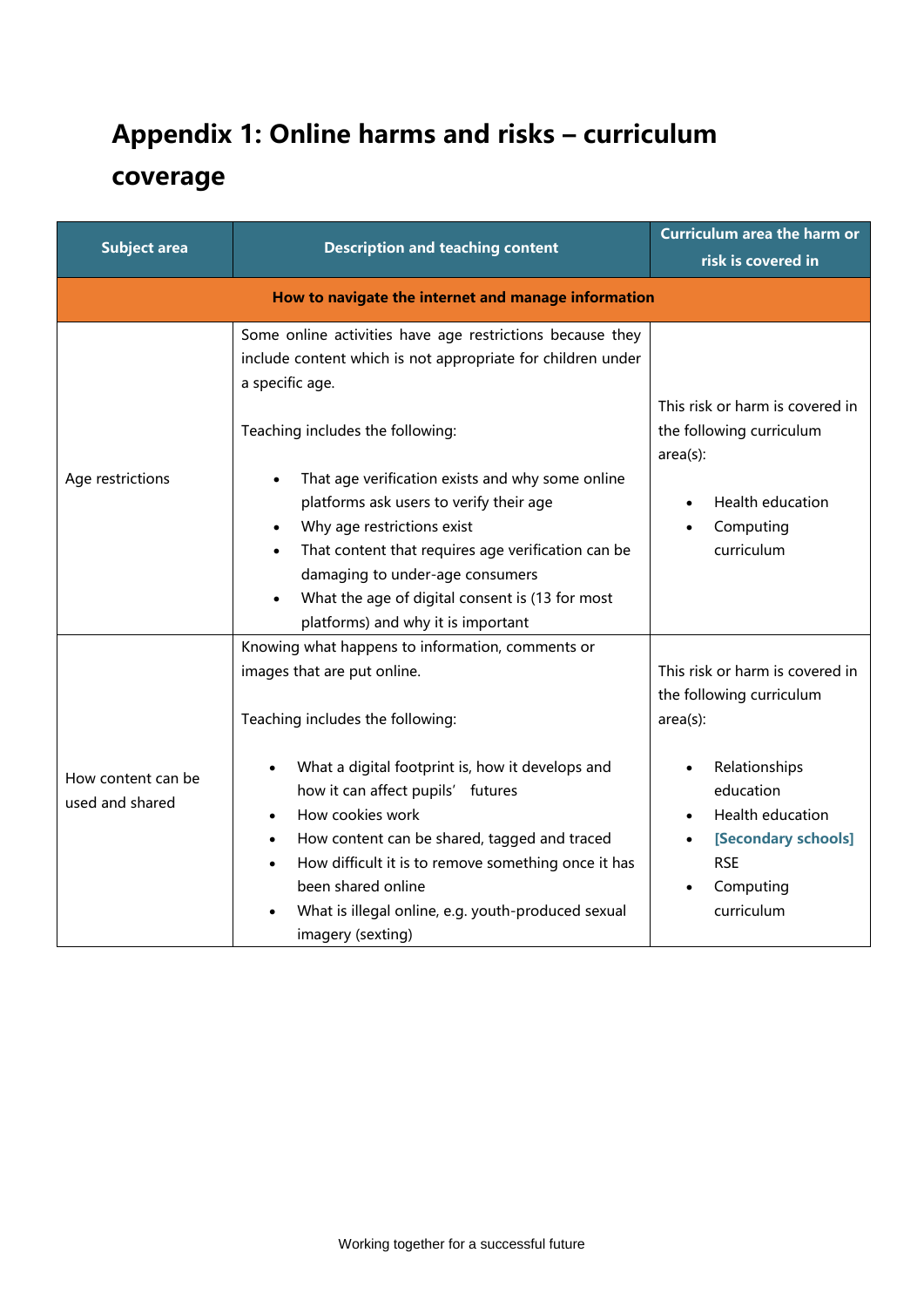|                                                 | Some information shared online is accidentally or                                                                                                                                                                                                                                                                                                                                                                                                                                                                                                                                                                                            |                                                                                                                                                                                  |
|-------------------------------------------------|----------------------------------------------------------------------------------------------------------------------------------------------------------------------------------------------------------------------------------------------------------------------------------------------------------------------------------------------------------------------------------------------------------------------------------------------------------------------------------------------------------------------------------------------------------------------------------------------------------------------------------------------|----------------------------------------------------------------------------------------------------------------------------------------------------------------------------------|
|                                                 | intentionally wrong, misleading or exaggerated.                                                                                                                                                                                                                                                                                                                                                                                                                                                                                                                                                                                              |                                                                                                                                                                                  |
|                                                 | Teaching includes the following:                                                                                                                                                                                                                                                                                                                                                                                                                                                                                                                                                                                                             | This risk or harm is covered in<br>the following curriculum                                                                                                                      |
| Disinformation,<br>misinformation and<br>hoaxes | Disinformation and why individuals or groups<br>$\bullet$<br>choose to share false information in order to<br>deliberately deceive<br>Misinformation and being aware that false and<br>$\bullet$<br>misleading information can be shared<br>inadvertently<br>Online hoaxes, which can be deliberately and<br>inadvertently spread for a variety of reasons<br>That the widespread nature of this sort of content<br>$\bullet$<br>can often appear to be a stamp of authenticity,<br>making it important to evaluate what is seen online<br>How to measure and check authenticity online<br>The potential consequences of sharing information | $area(s)$ :<br>Relationships<br>education<br>Health education<br>[Secondary schools]<br><b>RSE</b><br>[KS2 and above]<br>Computing<br>curriculum<br>[KS3 and KS4]<br>Citizenship |
|                                                 | that may not be true<br>Fake websites and scam emails are used to extort data,<br>money, images and other things that can either be used by<br>the scammer to harm the person targeted or sold on for<br>financial, or other, gain.<br>Teaching includes the following:                                                                                                                                                                                                                                                                                                                                                                      | This risk or harm is covered in<br>the following curriculum<br>$area(s)$ :                                                                                                       |
| Fake websites and<br>scam emails                | How to recognise fake URLs and websites<br>What secure markings on websites are and how to<br>assess the sources of emails<br>The risks of entering information to a website<br>which is not secure<br>What pupils should do if they are<br>$\bullet$<br>harmed/targeted/groomed as a result of<br>interacting with a fake website or scam email<br>Who pupils should go to for support                                                                                                                                                                                                                                                      | Relationships<br>education<br>[Secondary schools]<br><b>RSE</b><br>Health education<br>Computing<br>curriculum                                                                   |
| Online fraud                                    | Fraud can take place online and can have serious<br>consequences for individuals and organisations.<br>Teaching includes the following:                                                                                                                                                                                                                                                                                                                                                                                                                                                                                                      | This risk or harm is covered in<br>the following curriculum<br>$area(s)$ :                                                                                                       |
|                                                 | What identity fraud, scams and phishing are<br>That children are sometimes targeted to access<br>adults' data                                                                                                                                                                                                                                                                                                                                                                                                                                                                                                                                | Relationships<br>education<br>Computing<br>curriculum                                                                                                                            |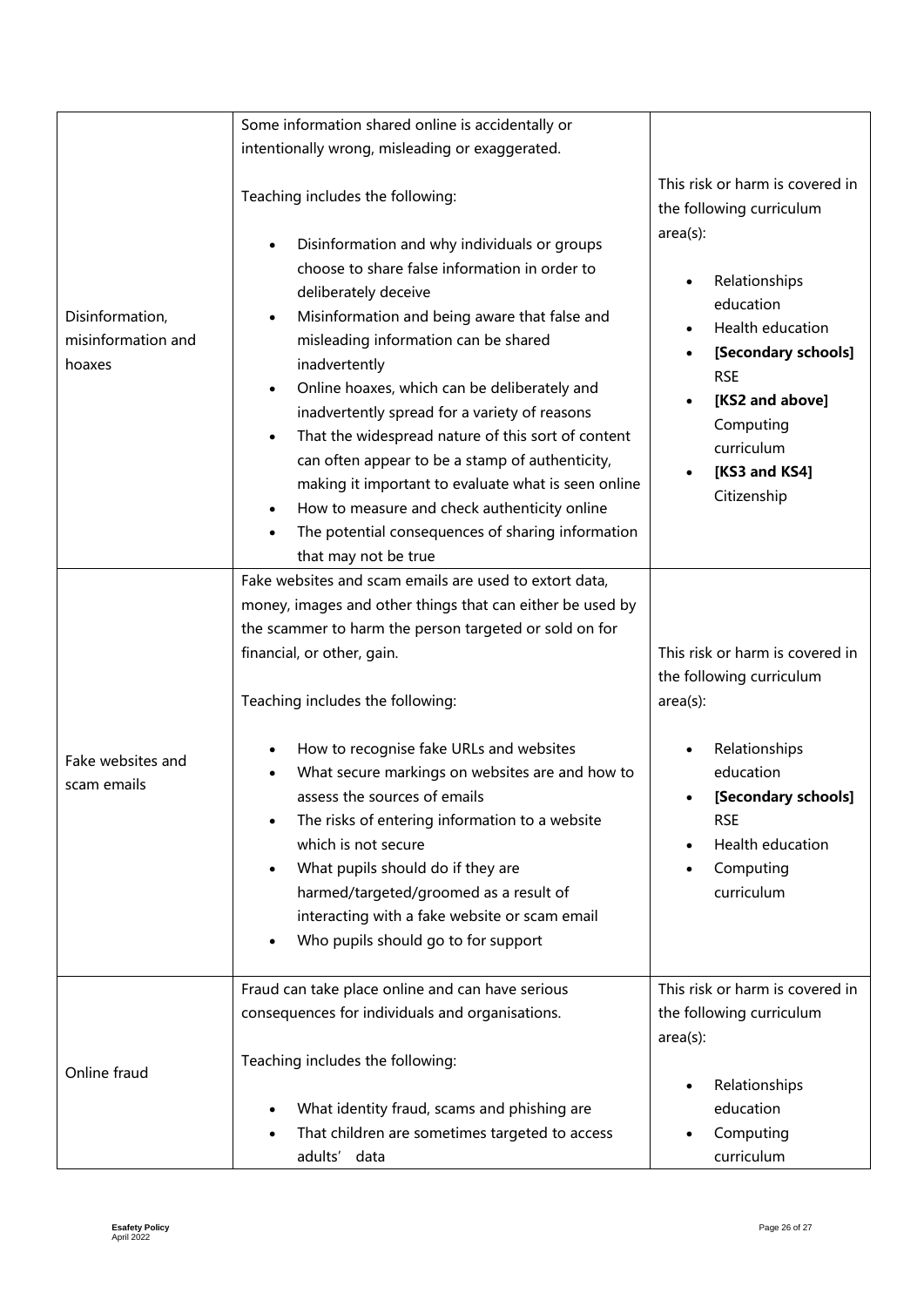|                   | What 'good' companies will and will not do                                                                                                                                                                                                                                                                                                                                                                                                                                                                    |                                                                                                                                                                          |
|-------------------|---------------------------------------------------------------------------------------------------------------------------------------------------------------------------------------------------------------------------------------------------------------------------------------------------------------------------------------------------------------------------------------------------------------------------------------------------------------------------------------------------------------|--------------------------------------------------------------------------------------------------------------------------------------------------------------------------|
|                   | when it comes to personal details                                                                                                                                                                                                                                                                                                                                                                                                                                                                             |                                                                                                                                                                          |
|                   | Password phishing is the process by which people try to<br>find out individuals' passwords so they can access<br>protected content.                                                                                                                                                                                                                                                                                                                                                                           |                                                                                                                                                                          |
| Password phishing | Teaching includes the following:<br>Why passwords are important, how to keep them<br>safe and that others might try to get people to<br>reveal them<br>How to recognise phishing scams<br>The importance of online security to protect<br>against viruses that are designed to gain access to<br>password information<br>What to do when a password is compromised or<br>thought to be compromised                                                                                                            | This risk or harm is covered in<br>the following curriculum<br>$area(s)$ :<br>Relationships<br>education<br>Computing<br>curriculum                                      |
| Personal data     | Online platforms and search engines gather personal data -<br>this is often referred to as 'harvesting' or 'farming'.<br>Teaching includes the following:<br>How cookies work<br>How data is farmed from sources which look<br>neutral<br>How and why personal data is shared by online<br>companies<br>How pupils can protect themselves and that acting<br>quickly is essential when something happens<br>The rights children have with regards to their data<br>How to limit the data companies can gather | This risk or harm is covered in<br>the following curriculum<br>$area(s)$ :<br>Relationships<br>education<br>[Secondary schools]<br><b>RSE</b><br>Computing<br>curriculum |
| Persuasive design | Many devices, apps and games are designed to keep users<br>online for longer than they might have planned or desired.<br>Teaching includes the following:<br>That the majority of games and platforms are<br>designed to make money - their primary driver is<br>to encourage people to stay online for as long as<br>possible<br>How notifications are used to pull users back<br>online                                                                                                                     | This risk or harm is covered in<br>the following curriculum<br>$area(s)$ :<br>Health education<br>Computing<br>curriculum                                                |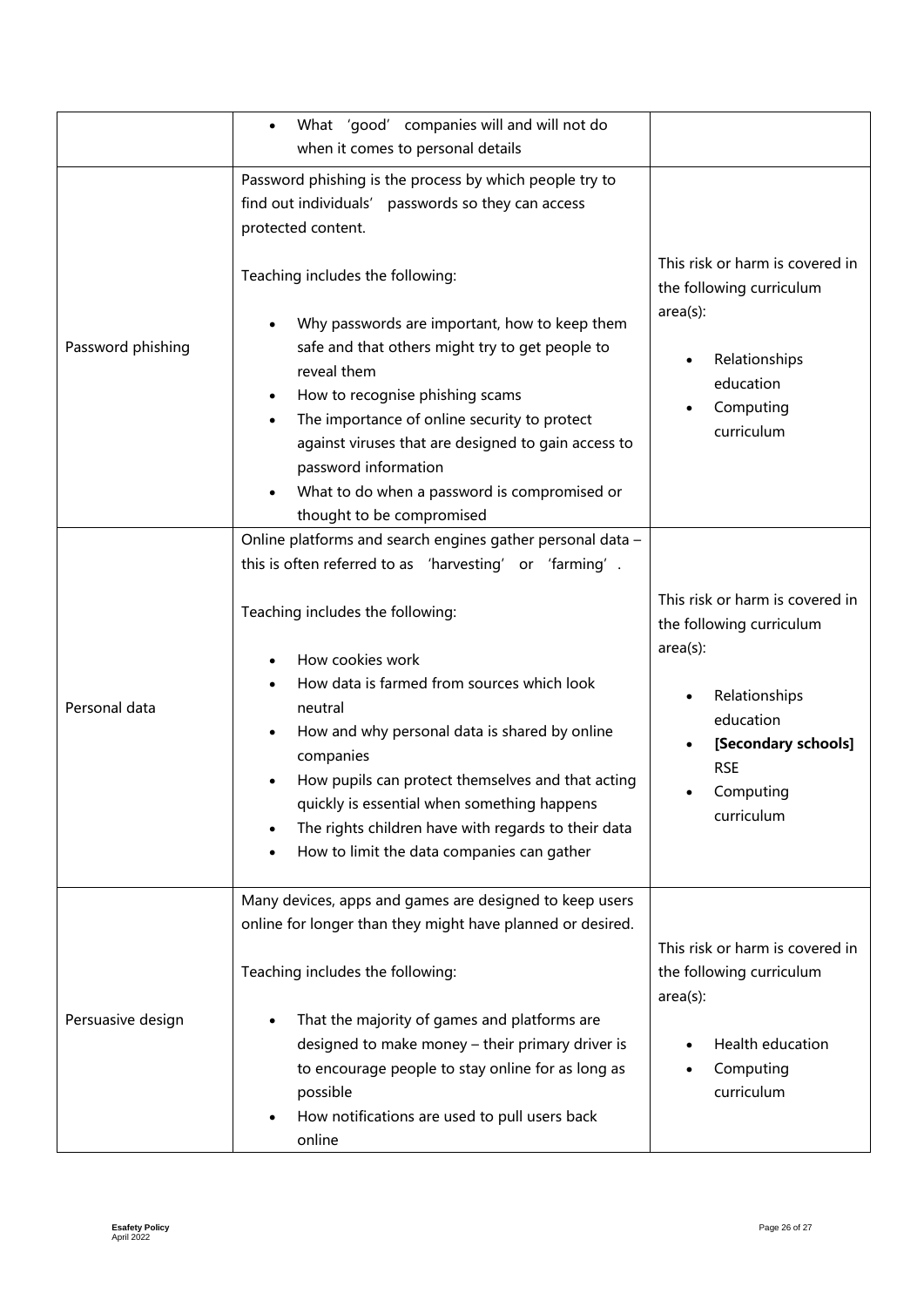|                                | Almost all devices, websites, apps and other online services<br>come with privacy settings that can be used to control what<br>is shared.                                                                                                                                                                                          | This risk or harm is covered in<br>the following curriculum<br>$area(s)$ :                               |
|--------------------------------|------------------------------------------------------------------------------------------------------------------------------------------------------------------------------------------------------------------------------------------------------------------------------------------------------------------------------------|----------------------------------------------------------------------------------------------------------|
| Privacy settings               | Teaching includes the following:<br>How to find information about privacy settings on<br>various devices and platforms<br>That privacy settings have limitations                                                                                                                                                                   | Relationships<br>education<br>Computing<br>curriculum                                                    |
|                                | Much of the information seen online is a result of some<br>form of targeting.                                                                                                                                                                                                                                                      |                                                                                                          |
|                                | Teaching includes the following:                                                                                                                                                                                                                                                                                                   | This risk or harm is covered in<br>the following curriculum                                              |
| Targeting of online<br>content | How adverts seen at the top of online searches and<br>social media have often come from companies<br>paying to be on there and different people will see<br>different adverts<br>How the targeting is done<br>٠<br>The concept of clickbait and how companies can<br>use it to draw people to their sites and services             | $area(s)$ :<br>Health education<br>Computing<br>curriculum                                               |
|                                | How to stay safe online                                                                                                                                                                                                                                                                                                            |                                                                                                          |
|                                |                                                                                                                                                                                                                                                                                                                                    |                                                                                                          |
|                                | Some online behaviours are abusive. They are negative in<br>nature, potentially harmful and, in some cases, can be<br>illegal.<br>Teaching includes the following:<br>The types of online abuse, including sexual                                                                                                                  | This risk or harm is covered in<br>the following curriculum<br>$area(s)$ :<br>Relationships<br>education |
| Online abuse                   | harassment, bullying, trolling and intimidation<br>When online abuse can become illegal<br>How to respond to online abuse and how to access<br>support<br>How to respond when the abuse is anonymous<br>The potential implications of online abuse<br>$\bullet$<br>What acceptable and unacceptable online<br>behaviours look like | [Secondary schools]<br><b>RSE</b><br>Health education<br>Computing<br>curriculum<br>[KS4] Citizenship    |
| Challenges                     | Online challenges acquire mass followings and encourage<br>others to take part in what they suggest.                                                                                                                                                                                                                               | This risk or harm is covered in<br>the following curriculum<br>$area(s)$ :                               |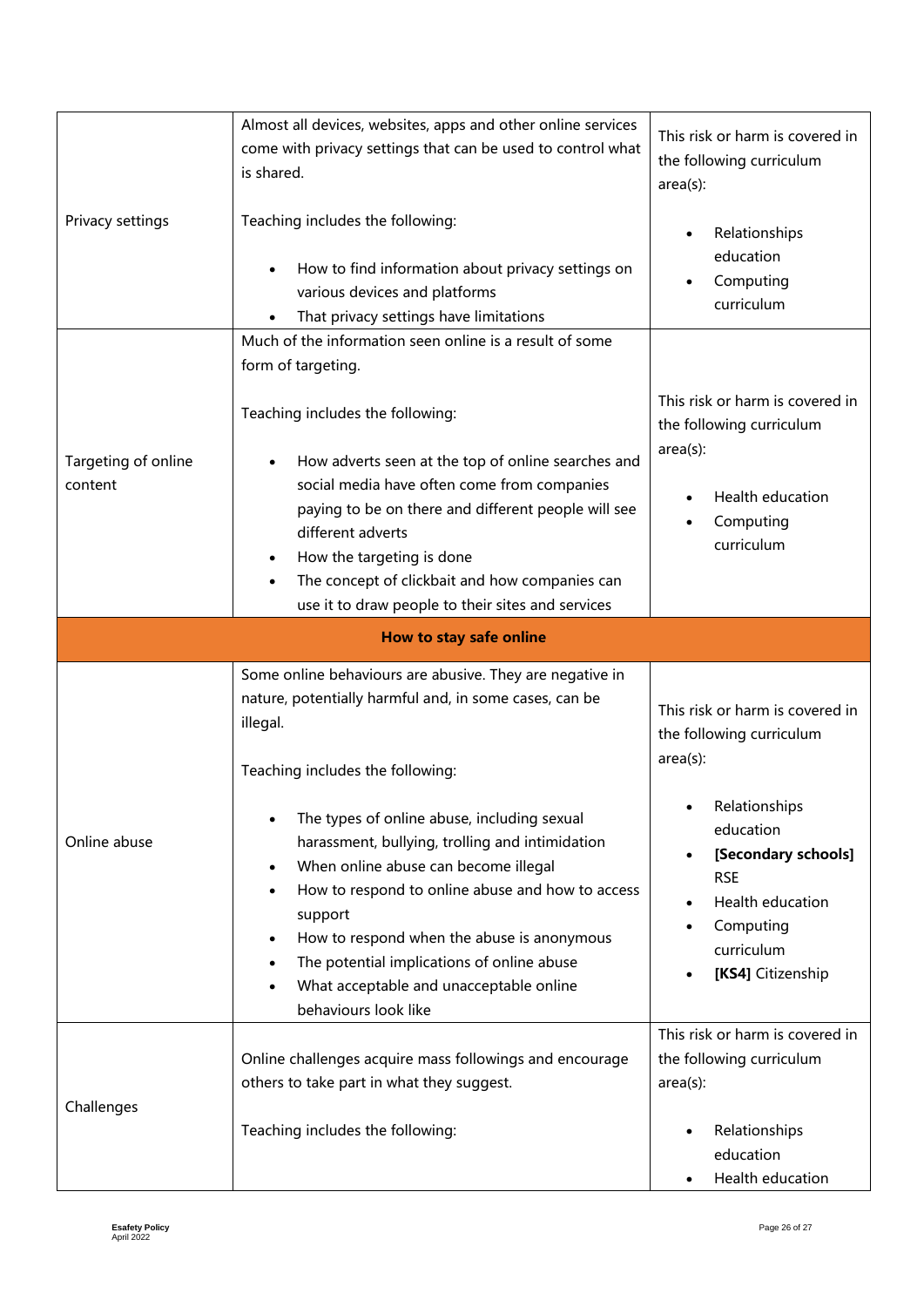|                       | What an online challenge is and that, while some<br>will be fun and harmless, others may be dangerous<br>and even illegal<br>How to assess if the challenge is safe or potentially<br>$\bullet$<br>harmful, including considering who has generated<br>the challenge and why<br>That it is okay to say no and to not take part in a<br>challenge<br>How and where to go for help<br>The importance of telling an adult about<br>challenges which include threats or secrecy -<br>'chain letter' style challenges |                                                                                                                                               |
|-----------------------|------------------------------------------------------------------------------------------------------------------------------------------------------------------------------------------------------------------------------------------------------------------------------------------------------------------------------------------------------------------------------------------------------------------------------------------------------------------------------------------------------------------|-----------------------------------------------------------------------------------------------------------------------------------------------|
| Content which incites | Knowing that violence can be incited online and escalate<br>very quickly into offline violence.<br>Teaching includes the following:<br>That online content (sometimes gang related) can<br>glamorise the possession of weapons and drugs<br>That to intentionally encourage or assist in an<br>offence is also a criminal offence<br>How and where to get help if they are worried<br>about involvement in violence                                                                                              | This risk or harm is covered in<br>the following curriculum<br>$area(s)$ :<br>Relationships<br>education<br>[Secondary schools]<br><b>RSE</b> |
| Fake profiles         | Not everyone online is who they say they are.<br>Teaching includes the following:<br>That, in some cases, profiles may be people posing<br>as someone they are not or may be 'bots'<br>How to look out for fake profiles                                                                                                                                                                                                                                                                                         | This risk or harm is covered in<br>the following curriculum<br>$area(s)$ :<br>Relationships<br>education<br>Computing<br>curriculum           |
| Grooming              | Knowing about the different types of grooming and<br>motivations for it, e.g. radicalisation, child sexual abuse and<br>exploitation (CSAE) and gangs (county lines).<br>Teaching includes the following:<br>Boundaries in friendships with peers, in families,<br>and with others<br>Key indicators of grooming behaviour<br>The importance of disengaging from contact with<br>suspected grooming and telling a trusted adult<br>How and where to report grooming both in school<br>and to the police          | This risk or harm is covered in<br>the following curriculum<br>$area(s)$ :<br>Relationships<br>education<br>[Secondary schools]<br><b>RSE</b> |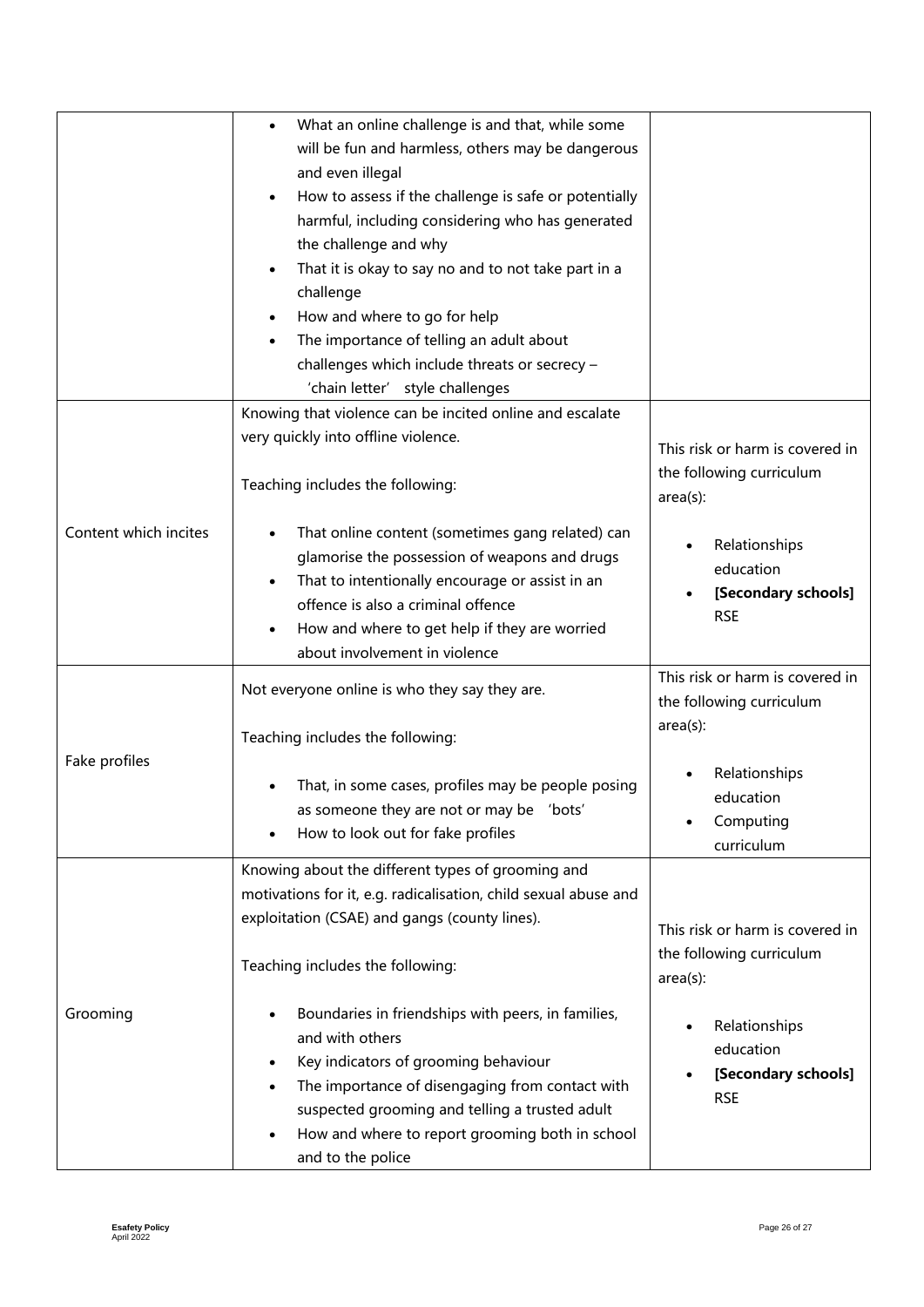|                      | At all stages, it is important to balance teaching pupils                                                                                                                                                                                                                                                                                                                                                                                                                                                                                                                                                                                                                                                                                                                                            |                                                                                                                                                     |
|----------------------|------------------------------------------------------------------------------------------------------------------------------------------------------------------------------------------------------------------------------------------------------------------------------------------------------------------------------------------------------------------------------------------------------------------------------------------------------------------------------------------------------------------------------------------------------------------------------------------------------------------------------------------------------------------------------------------------------------------------------------------------------------------------------------------------------|-----------------------------------------------------------------------------------------------------------------------------------------------------|
|                      | about making sensible decisions to stay safe whilst being                                                                                                                                                                                                                                                                                                                                                                                                                                                                                                                                                                                                                                                                                                                                            |                                                                                                                                                     |
|                      | clear it is never the fault of the child who is abused and                                                                                                                                                                                                                                                                                                                                                                                                                                                                                                                                                                                                                                                                                                                                           |                                                                                                                                                     |
|                      | why victim blaming is always wrong.                                                                                                                                                                                                                                                                                                                                                                                                                                                                                                                                                                                                                                                                                                                                                                  |                                                                                                                                                     |
|                      |                                                                                                                                                                                                                                                                                                                                                                                                                                                                                                                                                                                                                                                                                                                                                                                                      |                                                                                                                                                     |
|                      | Live streaming (showing a video of yourself in real-time                                                                                                                                                                                                                                                                                                                                                                                                                                                                                                                                                                                                                                                                                                                                             |                                                                                                                                                     |
|                      | online either privately or to a public audience) can be                                                                                                                                                                                                                                                                                                                                                                                                                                                                                                                                                                                                                                                                                                                                              |                                                                                                                                                     |
|                      | popular with children, but it carries a risk when carrying out                                                                                                                                                                                                                                                                                                                                                                                                                                                                                                                                                                                                                                                                                                                                       |                                                                                                                                                     |
|                      | and watching it.                                                                                                                                                                                                                                                                                                                                                                                                                                                                                                                                                                                                                                                                                                                                                                                     |                                                                                                                                                     |
|                      | Teaching includes the following:                                                                                                                                                                                                                                                                                                                                                                                                                                                                                                                                                                                                                                                                                                                                                                     |                                                                                                                                                     |
| Live streaming       | What the risks of carrying out live streaming are,<br>e.g. the potential for people to record livestreams<br>and share the content<br>The importance of thinking carefully about who<br>the audience might be and if pupils would be<br>comfortable with whatever they are streaming<br>being shared widely<br>That online behaviours should mirror offline<br>behaviours and that this should be considered<br>when making a livestream<br>That pupils should not feel pressured to do<br>something online that they would not do offline<br>Why people sometimes do and say things online<br>that they would never consider appropriate offline<br>The risk of watching videos that are being<br>livestreamed, e.g. there is no way of knowing what<br>will be shown next<br>The risks of grooming | This risk or harm is covered in<br>the following curriculum<br>$area(s)$ :<br>Relationships<br>education<br>[Secondary schools]<br>Health education |
|                      | Knowing that sexually explicit material presents a distorted                                                                                                                                                                                                                                                                                                                                                                                                                                                                                                                                                                                                                                                                                                                                         |                                                                                                                                                     |
|                      | picture of sexual behaviours.                                                                                                                                                                                                                                                                                                                                                                                                                                                                                                                                                                                                                                                                                                                                                                        |                                                                                                                                                     |
|                      | Teaching includes the following:<br>That pornography is not an accurate portrayal of                                                                                                                                                                                                                                                                                                                                                                                                                                                                                                                                                                                                                                                                                                                 | This risk or harm is covered in<br>the following curriculum<br>$area(s)$ :                                                                          |
| Pornography          | adult sexual relationships                                                                                                                                                                                                                                                                                                                                                                                                                                                                                                                                                                                                                                                                                                                                                                           |                                                                                                                                                     |
|                      | That viewing pornography can lead to skewed<br>$\bullet$                                                                                                                                                                                                                                                                                                                                                                                                                                                                                                                                                                                                                                                                                                                                             | [Secondary schools]                                                                                                                                 |
|                      | beliefs about sex and, in some circumstances, can                                                                                                                                                                                                                                                                                                                                                                                                                                                                                                                                                                                                                                                                                                                                                    | <b>RSE</b>                                                                                                                                          |
|                      | normalise violent sexual behaviour                                                                                                                                                                                                                                                                                                                                                                                                                                                                                                                                                                                                                                                                                                                                                                   |                                                                                                                                                     |
|                      | That not all people featured in pornographic<br>$\bullet$                                                                                                                                                                                                                                                                                                                                                                                                                                                                                                                                                                                                                                                                                                                                            |                                                                                                                                                     |
|                      | material are doing so willingly, i.e. revenge porn or                                                                                                                                                                                                                                                                                                                                                                                                                                                                                                                                                                                                                                                                                                                                                |                                                                                                                                                     |
|                      | people trafficked into sex work                                                                                                                                                                                                                                                                                                                                                                                                                                                                                                                                                                                                                                                                                                                                                                      |                                                                                                                                                     |
|                      | Knowing different strategies for staying safe when                                                                                                                                                                                                                                                                                                                                                                                                                                                                                                                                                                                                                                                                                                                                                   | This risk or harm is covered in                                                                                                                     |
| Unsafe communication | communicating with others, especially people they do not                                                                                                                                                                                                                                                                                                                                                                                                                                                                                                                                                                                                                                                                                                                                             | the following curriculum                                                                                                                            |
|                      | know or have not met.                                                                                                                                                                                                                                                                                                                                                                                                                                                                                                                                                                                                                                                                                                                                                                                | $area(s)$ :                                                                                                                                         |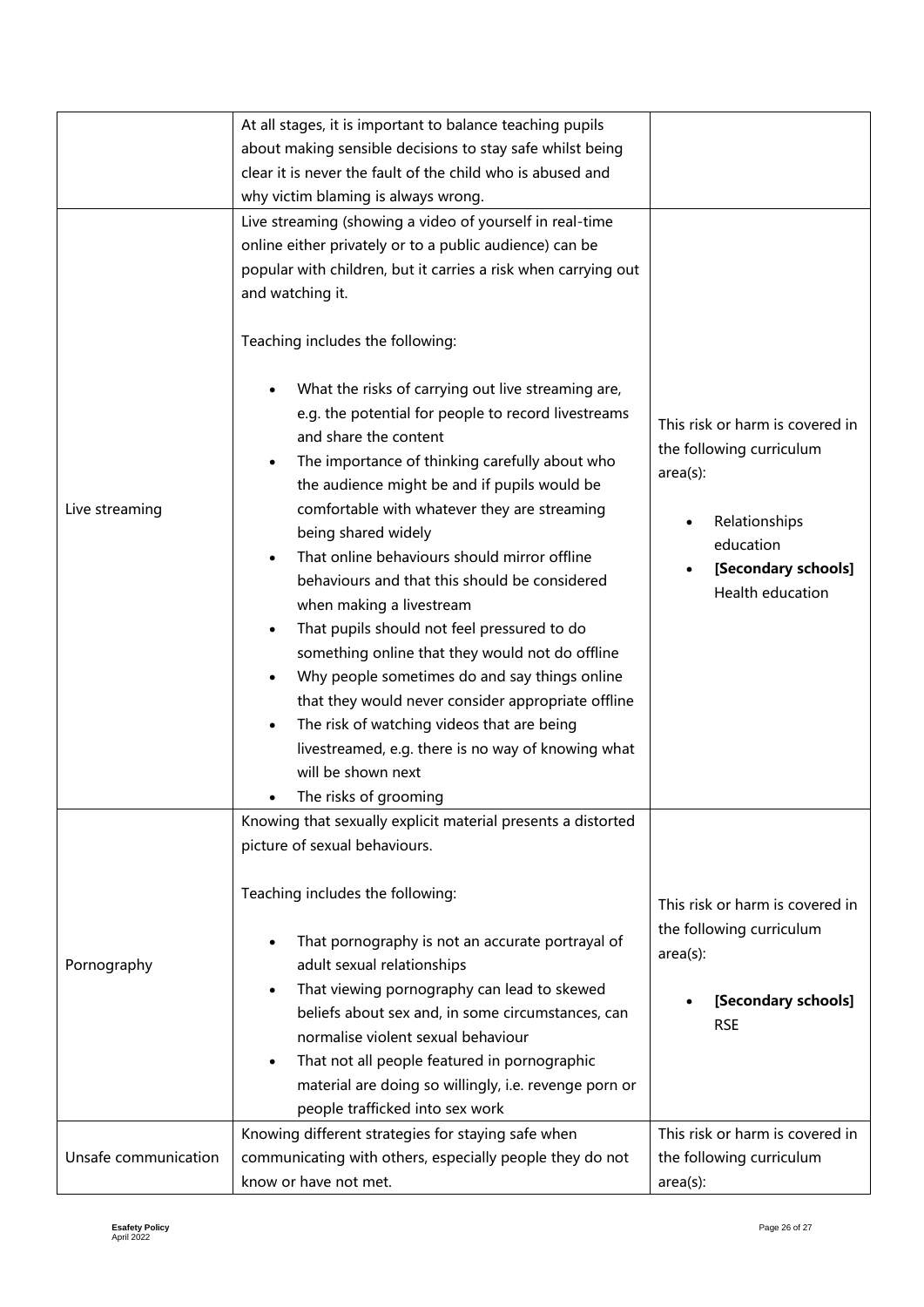|                                                                                  | Teaching includes the following:<br>That communicating safely online and protecting<br>your privacy and data is important, regardless of<br>who you are communicating with<br>How to identify indicators of risk and unsafe<br>communications<br>The risks associated with giving out addresses,<br>phone numbers or email addresses to people<br>pupils do not know, or arranging to meet someone<br>they have not met before<br>What online consent is and how to develop<br>strategies to confidently say no to both friends and<br>strangers online                          | Relationships<br>education<br>[Secondary schools]<br><b>RSE</b><br>Computing<br>curriculum                            |
|----------------------------------------------------------------------------------|----------------------------------------------------------------------------------------------------------------------------------------------------------------------------------------------------------------------------------------------------------------------------------------------------------------------------------------------------------------------------------------------------------------------------------------------------------------------------------------------------------------------------------------------------------------------------------|-----------------------------------------------------------------------------------------------------------------------|
|                                                                                  | <b>Wellbeing</b>                                                                                                                                                                                                                                                                                                                                                                                                                                                                                                                                                                 |                                                                                                                       |
| Impact on confidence<br>(including body<br>confidence)                           | Knowing about the impact of comparisons to<br>'unrealistic' online images.<br>Teaching includes the following:<br>The issue of using image filters and digital<br>enhancement<br>The role of social media influencers, including that<br>they are paid to influence the behaviour of their<br>followers<br>The issue of photo manipulation, including why<br>people do it and how to look out for it                                                                                                                                                                             | This risk or harm is covered in<br>the following curriculum<br>$area(s)$ :<br>[Secondary schools]<br>Health education |
| Impact on quality of<br>life, physical and<br>mental health and<br>relationships | Knowing how to identify when online behaviours stop<br>being fun and begin to create anxiety, including that there<br>needs to be a balance between time spent online and<br>offline.<br>Teaching includes the following:<br>How to evaluate critically what pupils are doing<br>online, why they are doing it and for how long<br>(screen time)<br>How to consider quality vs. quantity of online<br>activity<br>The need for pupils to consider if they are actually<br>enjoying being online or just doing it out of habit<br>due to peer pressure or the fear or missing out | This risk or harm is covered in<br>the following curriculum<br>$area(s)$ :<br>Health education                        |